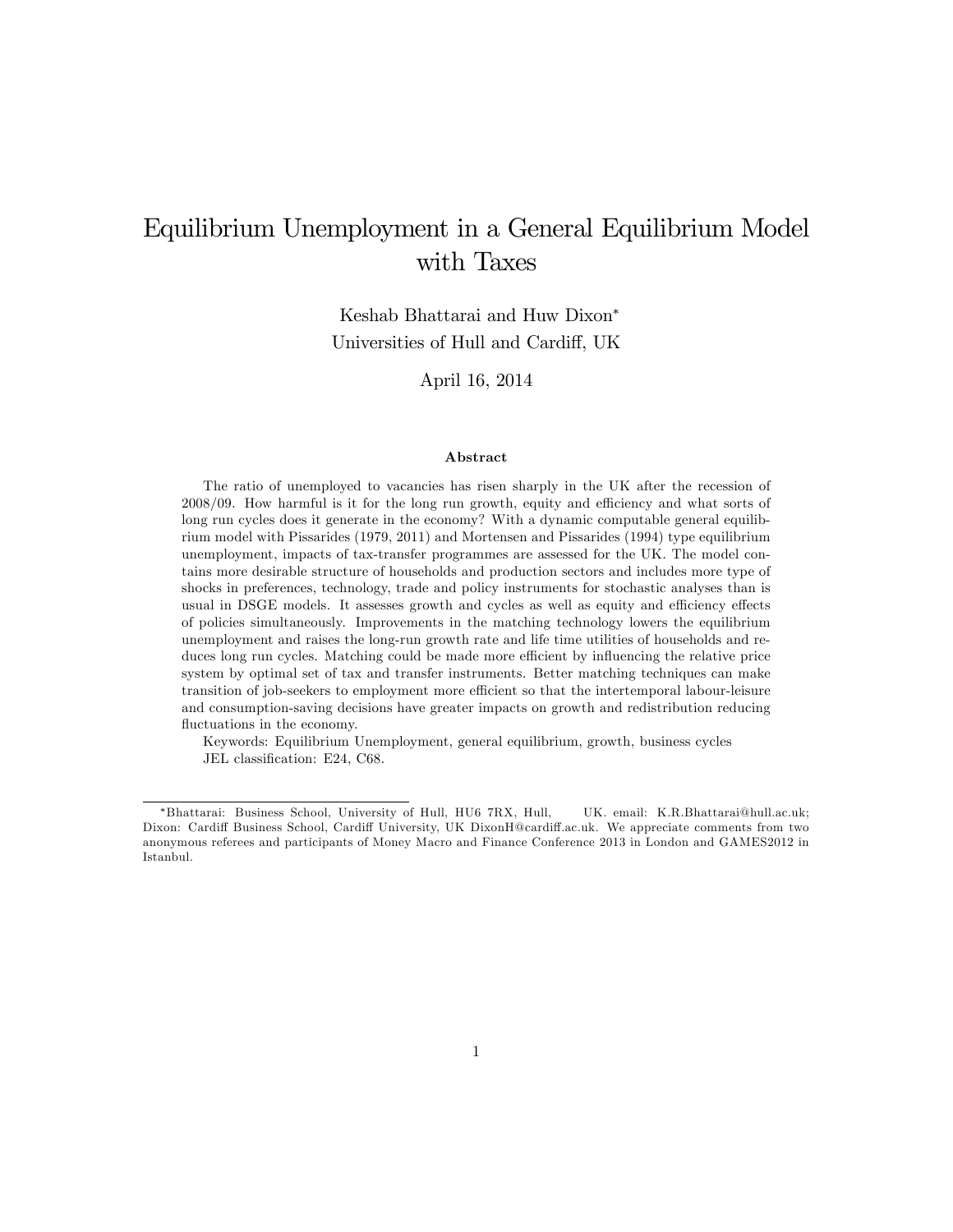### 1 Introduction

Market clearing is central to the fundamental theorems of welfare analysis and Pareto optimality conditions for determining the efficient allocation of resources and distribution of income in the classical Walrasian general equilibrium model. However, the existence of unemployed job-seekers (even their persistent unemployment) is a fact of real life in almost all economies around the world. Ignoring millions of unemployed job seekers and overlooking the consequences for welfare goes against the principle of choosing the best policy alternative which maximizes social welfare. There can be little debate that the process of job creation and destruction and the hiring of workers through the matching process between the skills of job seekers and requirement of employers (job creators) should be an integral part of any dynamic general equilibrium analysis if we want to shed light on the adjustment process required for the long run efficiency and growth in modern economies.

Economists have incorporated unemployment as a feature of the equilibrium process in the modelling of an economy for some time. Job matching and search models developed by Pissarides (1979) and Mortensen and Pissarides (1994) significantly contributed to the analysis of unemployment dynamics based on bargaining and matching for wages and jobs by workers and firms. Pissarides (2011) provides intuitive reasoning behind the matching function (Beveridge curve) and wage curves in the unemployment and vacancy  $(u, v)$  space to compare equilibrium positions in the expansionary, normal and recessionary phases in the UK and US labour markets. Pissarides (2013) illustrates how the UK, USA and OECD labour markets moved along the Beveridge curve between 2007 and 2009 but were unable to achieve the efficient equilibrium points after 2008 recession because of macroeconomic rigidities in Europe and microeconomic rigidities in the US. In the last decade, the new Keynesian DSGE models have been extended to assess the impacts of various measures designed to reduce the labour market frictions in the dynamics of inflation and its volatility with both firm-union bargaining (Zanetti (2007), Gertler and Trigari (2009)) and search-matching a la Mortensen and Pissarides (see for example Kraus and Lubik (2007), Zanetti (2011), Faccini, Millard and Zanetti (2013)). While Thomas and Zanetti (2009) found insignificant impacts of reducing unemployment benefits and firing costs on inflation volatility in the Euro area, Campolmi and Faia (2011) measure the welfare losses due to such volatility. Thus these measures designed to reduce the labour market frictions did not cause more inflation volatility and did not have welfare costs more than 0.3 percent of GDP. Michaillat (2012) argued that in recessions job-rationing is more important than matching frictions: however, Pissarides (2013) strongly favours the search and matching model than the job rationing model for analysis of recessions as it is not only simple and more appealing but can also explain the emerging trends across countries.

Whilst these recent non-Walrasian developments are very much to be welcomed, in a standard DSGE model the focus is exclusively on short run "business cycle" fluctuations around a steady-state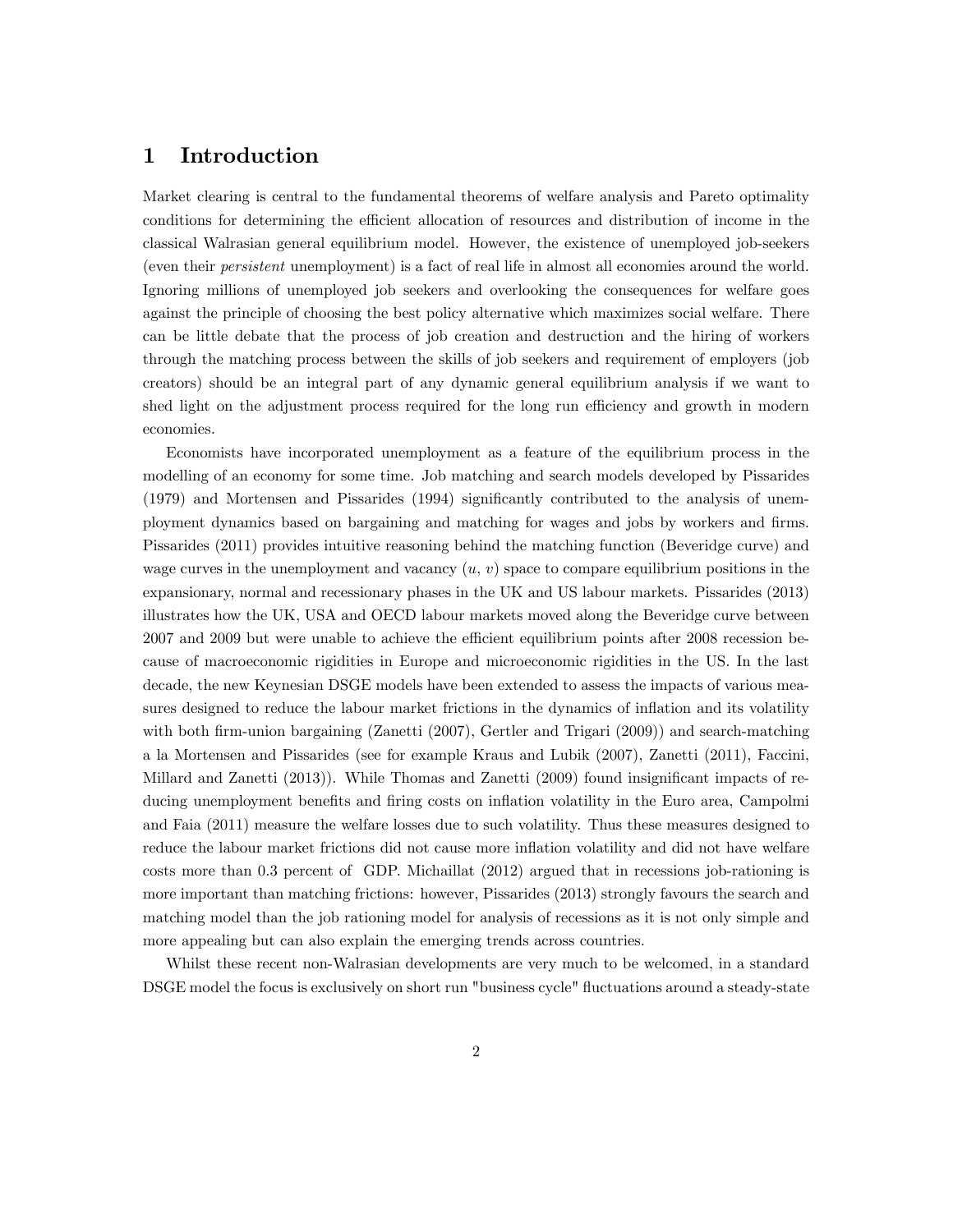in a representative household setting. We believe that the DGSE framework is lacking in certain key dimensions. First, these models shed no light on the long run general equilibrium impacts of tax-transfer policies on equilibrium unemployment, growth, capital accumulation among various sectors of the economy and the utility, wages and labour supply of households into the future. Secondly, the micro-foundations are very simple and abstract from diversity across households and production sectors, with no role for relative prices and wages by sectors of production and skill categories of labour (see Merz (1995), Hutton and Ruocco (1999), Ljungqvist and Sargent (2007)).

In this paper, we seek to extend the computable general equilibrium (CGE) framework to allow a full analysis of equilibrium unemployment in a dynamic general equilibrium model with heterogenous households and firms, providing the structural details required for more realistic analysis of the allocation mechanism in the economy. It aims to contribute to the existing literature in these two directions with a focus on its application to the UK economy. The framework we develop provides a medium and long-term framework for evaluating and understanding economic policy as opposed to the short-run focus of standard new Keynesian DGSE models. The main contribution of this paper lies in providing greater degree of micro-foundations for a dynamic general equilibrium model in which relative prices of commodities and wage rates across skill categories and marginal productivities across Örms, tax and transfer policies feature in determining the path of equilibrium unemployment. It considers the full impacts of the equilibrium rate of unemployment on labour supply, consumption and saving behavior by deciles of households in three different state of labour market and inequality in earnings and income emerging from the competitive equilibrium process in the economy. It also shows how the job market matching evolves alongside the investment and capital accumulation behavior of firms and the resulting relative prices of commodities and factors of production in the broader economy.

The job search and matching component is put in the dynamic equilibrium framework developed by Bhattarai (2007a) to assess impacts of various Öscal policy measures including VAT, income and production taxes and transfers in the system of relative prices and allocations of resources as well as on the evolution of the economy. This issue is investigated here by comparing results of the equilibrium unemployment dynamic computable general equilibrium annual model (EUDCGEM) under the tax reform schemes as proposed after the current recession. The model is benchmarked to the 2009 micro-consistent input-output data of the UK economy. The reference dynamic path of the model is computed for a long horizon of 2100 in order to see the long run cycle and growth simultaneously and to study the evolution of economy over time and to know what options future generations will have if the current policies and institutions were to continue. The model with heterogeneity among households and firms finds the dynamically efficient and optimal path of the price and wage system of the economy given the preferences and technologies of households and firms who interact with fiscal policy choices of the government. Results of inflows in and outflows from the unemployment give features of negatively sloped Beveridge-UV curve (Fig. 5) and positively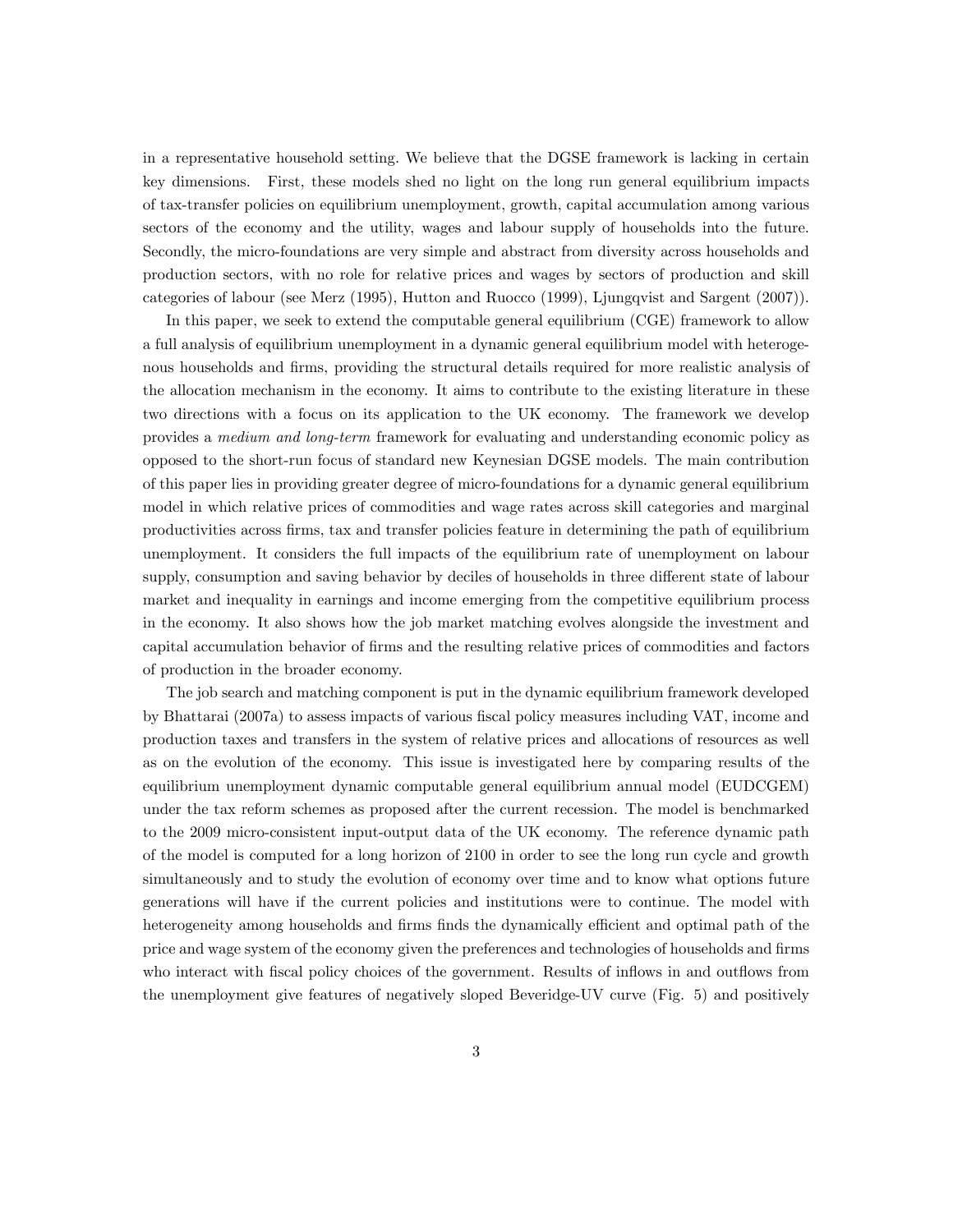sloped wage curves. Empirical analysis shows that more vacancies occur when unemployment is lower. Positively sloped wage-VS curve (Fig. 6) are observable when the sectoral job mismatches cause a rise in the number of vacancies despite larger numbers of unemployed job seekers. This is the first paper to model the general equilibrium impacts of such phenomenon with heterogeneous firms and skills for the UK economy.

### 2 Stylized facts of UK Labour Market

Since the focus of the current paper is to study the implications of equilibrium unemployment in the economy, four stylized facts, based on time series data on unemployment, vacancies and redundancies in the UK from the Office of the National Statistics (ONS) are worth considering.

Fact 1: Inflow and outflow rates have changed over time with resultant changes in the equilibrium unemployment rate. Literature suggests that outflow rates were more important determinants of unemployment than inflow rates till 1990 but the job separation rates have become more important after the recent recession. These two factors explain how the overall rate of unemployment had gone up from around 4 percent in early 1970s up to 12 percent in around 1984 and remained at fairly higher level till mid 1990s and declining gradually towards 5 percent around 2007 (Fig. 1). Recent studies including Pissarides (2013), Smith (2011), Petrongolo and Pissarides (2008) have attributed these pre-2007 trends to less frictions in the labour market due to structural reforms on benefits, taxes and trainings under the Thatcherian or the New Deal programmes in the last three decades. However, after the financial crisis in 2008, the unemployment rate rose to 8.4 percent in November 2011 (2.6 million) because of higher separation rates triggered by the recession against lower outflow rates as vacancies were less than 0.5 million (Fig. 2). There was a massive rise in the ratio of unemployed to vacancies from 2.2 to 5.8 (Fig. 4). Despite continued and unprecedented fiscal and monetary stimulus from 2009 to 2014, as reflected in budget deficits up to 11 percent of GDP and base interest at 0.5 for more than five years, the private sector enterprises did not create vacancies to match the growing pool of unemployed. Unemployment rate should have been less than 7 percent now because of these stimulants. From our model results summarised in Ögures 19 to 22 in section 5, we expect that the economy eventually will return to its equilibrium unemployment rate (natural rate of unemployment) bringing inflows and outflows consistent to the steady state growth path as the heterogeneity in preferences of households and technologies of firms, fundamental drivers of demand and supply in the economy have time to adjust to those policy measures after full rounds of economy-wide income and substitution effects in general equilibrium settings over time.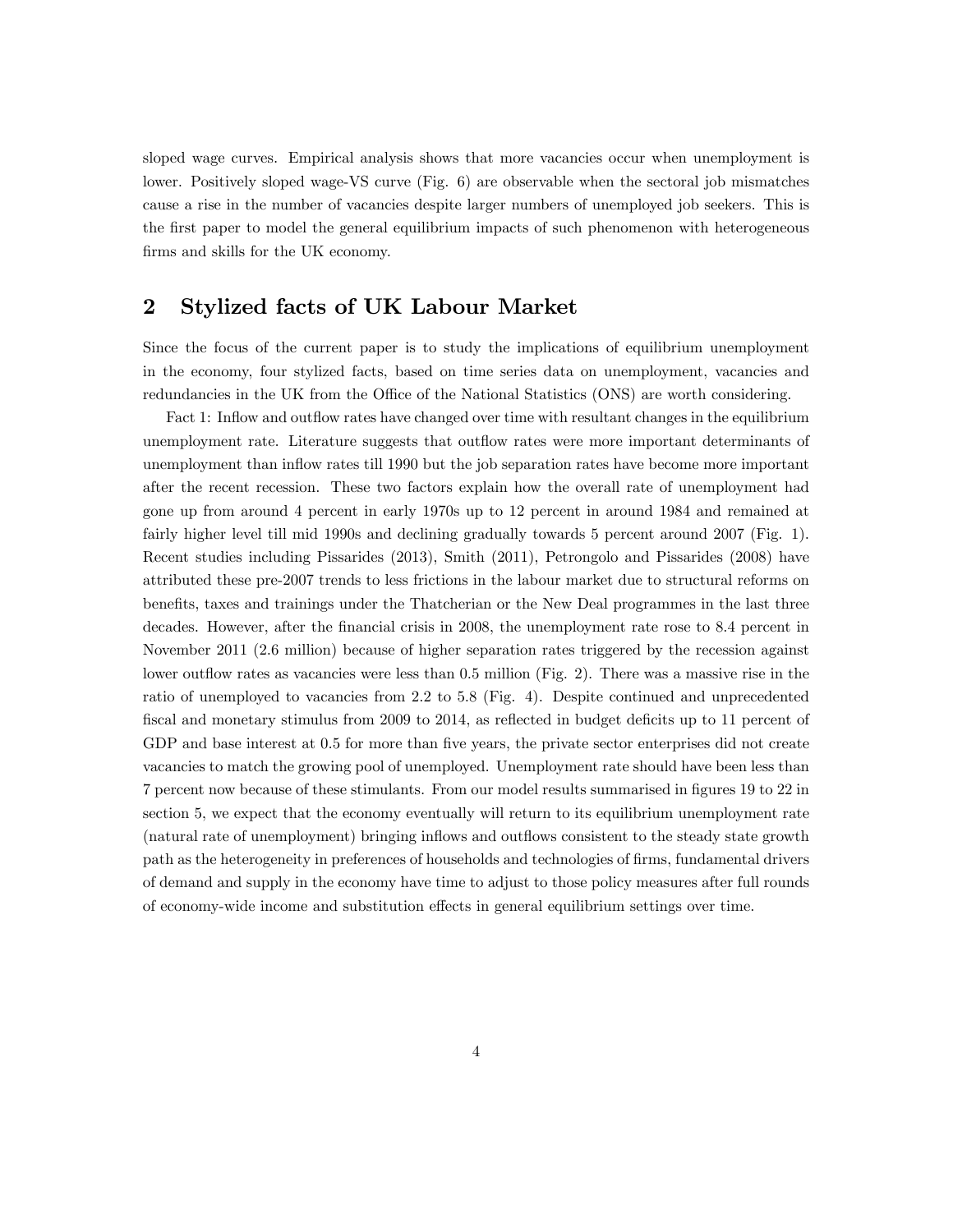

unemployment. Vacancies have mainly been in the distribution, finance and education sectors while redundancies have been higher than vacancies in the manufacturing, transportation, construction and other sectors. It is important to consider household and sectoral composition of the economy for clear understanding of inflows to and outflows from the unemployment. Model results summarised in figures 23 and 24 show that education, health, government and professional services will contribute significantly to employment creation in coming years.

Fact 3: Evolving trends of productivity, wages, income distribution and sectoral compositions of the economy influence not only the transitions between inflows and outflows but also the dynamic efficiency and competitiveness of the economy. There are concerns about the growing rate of earning and income inequality in the UK in recent years as the Gini coefficient has increased from around 28 percent in 1980 to 39 percent in 2011. Inclusion of heterogenous households in the model allows us to assess redistribution issues particularly in relation to skill and wage differences among household groups over the model horizon. This itself is a key policy issue of immense interest. Unemployment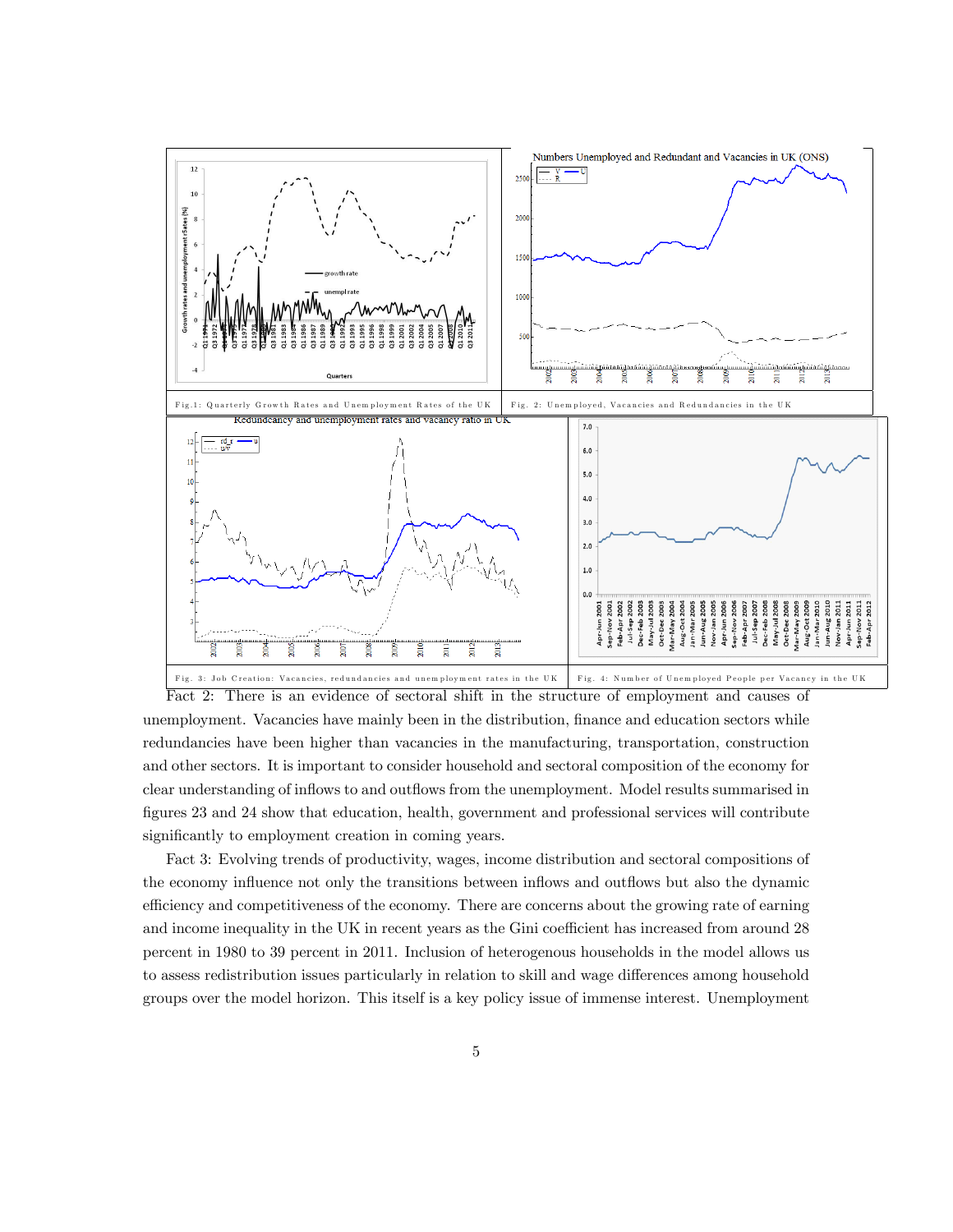can be very costly if it is centred at certain groups of workers such as low income households. The burden of unemployment can be reduced by designing policies assisting firms to hire more or helping job seekers in their search for employment. Sectoral composition as well as short or long term employment matter. Higher rate of equilibrium unemployment lowers the rate of economic growth and reduces the level of utility and life time income for all categories of households. Income is more equally distributed with the policy reforms implemented in this model with the Gini coefficient at around 30.7 percent. The income distribution pattern by decile based on model results is shown in Figures in 8 and 10 along with welfare levels in Figures 7 and 9.

Fact 4: The growth in employment or fall in unemployment follows from the growth of the economy. The number of vacancies are far greater than the number of redundancies. This means the rate of job creation is higher than the rate of job destruction in the UK, as is evident from consistent gaps between vacancies and redundancies in the growing UK economy (Fig. 3). This fact matches well with a negatively sloped Beveridge curve for the UK as seen from our estimates<sup>1</sup>. A simple regression of the change in vacancy  $(\Delta v)$  on change in unemployment rate  $(\Delta u)$  in UK for 2001:5 to 2012:2 yields:

$$
\Delta v = -0.288 - 0.152 \Delta u
$$
  

$$
t: (-0.366) (-5.70)
$$
  

$$
R^2 = 0.20, F(1, 128) = 32.4 (0.00), T = 130
$$

During the same period regressing the change in vacancy on inflation  $(\pi)$  in UK yields:

$$
\Delta v = 4.01 - 2.37\pi
$$
  
 $t: (2.09) (-3.25)$   
 $R^2 = 0.08, F(1, 128) = 10.6 (0.00), T = 130$ 

Unemployment is lower during the expansionary phase of business cycle when firms create more jobs and hire; during the contractionary phase when firms are not able to create more vacancies. We show long run business cycle effects based on model results in Figures 25 to 28.

A steady fall in the unemployment rate from 1990 to 2007 was possible because of output growth that balanced the number of vacancies to that of redundancies. In contrast the increase in unemployment rate from 5 percent in 2007 to 8.1 percent in 2011 was due to the recession. Pissarides (2013) attributes 19 percent fall in the unemployment to the growth rate of the economy. In the monthly data from 2001 to 2008, the three percent gap between the unemployment rate and vacancy rate is an indication to the natural rate of unemployment. The net vacancy had remained about 400 thousands each year and with 1.6 million people unemployed but the vacancy unemployment gap increased substantially after the recession in 2008 (Fig. 2). Vacancies per 100 jobs has reduced from 2.5 to 1.5 in the current recession.

<sup>&</sup>lt;sup>1</sup> see Chesher and Lancaster (1983) and Lancaster (1979) for more sofisticated econometric methods based on hazard functions and duration analysis.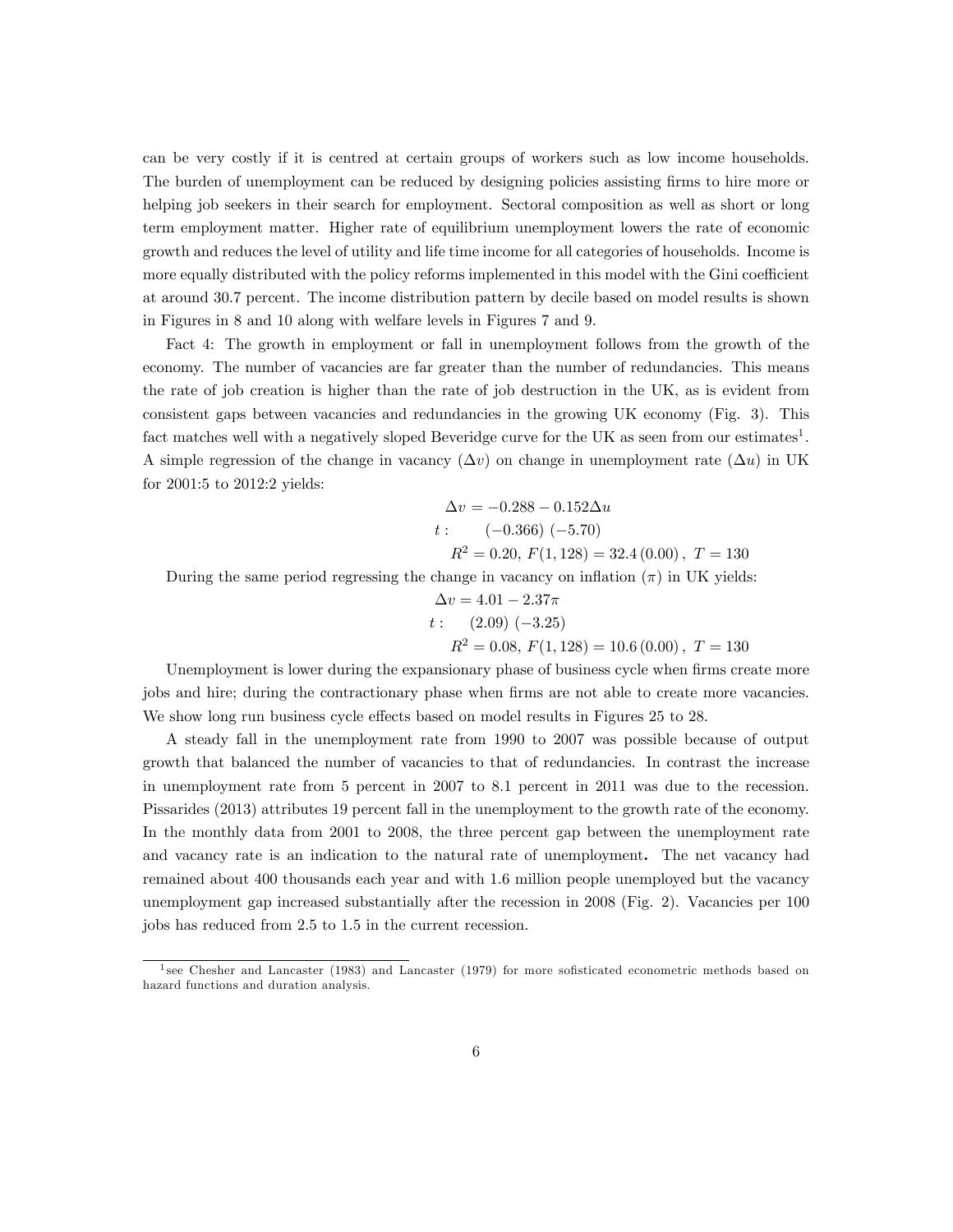

Next section introduces a general equilibrium model and concepts of unemployment rate, wage rate and wage curve as found in the equilibrium unemployment and job search literature. The calibration and computation procedure of the model are presented in section 4 with analysis of results in section 5 and conclusions in section 6 followed by the list of references at the end.

## 3 General Equilibrium Model with Unemployment

The economy consists of households  $h_1$ , ..., $h_{10}$  indexed according to their levels of income<sup>2</sup> and firms  $i_1$  to  $i_N$  representing the major industries<sup>3</sup> that supply goods and services produced using labour and capital inputs. Both of them solve an infinite horizon problem,  $\{t\}_0^{\infty}$  approximated here by a terminal period  $t = T$  which is the final year of the 21st century. The major objective of households is to maximise lifetime expected utility  $(EU)$  against their life time expected budget constraints  $(EBC)$ . Firms are primarily concerned in maximising expected profits over the model horizon. The government sector provides public goods and transfers, financing them by taxes on income, consumption and production. The savings of households are channeled into investment driving capital accumulation across sectors. Growth of the capital stock and the labour force along with continuos adjustments in the prices of goods and services, drive the dynamics of the economy. In contrast to full employment general equilibrium models, this model allows long term equilibrium unemployment rate determined by inflows into and outflows from unemployment as given by transition probabilities from employment to unemployment (separation rate) or from employment to unemployment (job finding rate). The under-utilisation of labour force available for production in this manner results in the loss of output to the economy and loss of utility to households but it cannot be avoided as it is the main feature of the dynamic process of a modern

<sup>&</sup>lt;sup>2</sup>Derived from the ONS<sup></sup> Reference Tables "The effects of taxes and benefits on household income,  $2009/10$ ."

<sup>3</sup>Agriculture, Production, Construction, Distribution, Information and communication, Finnance and insurance, Real estate, Professional and support activities, Government, Health and Education, Other Services.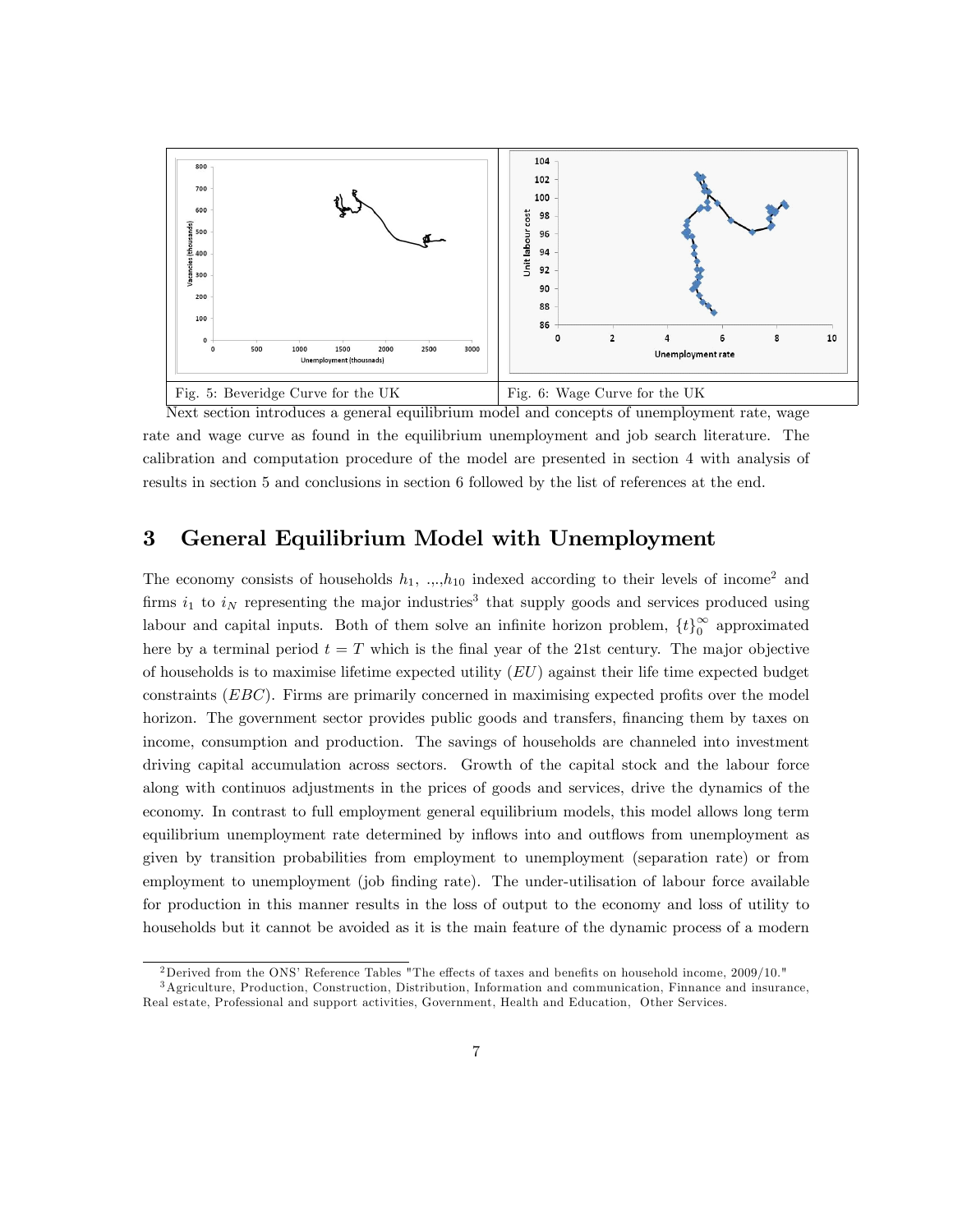economy. This is the reason why it is necessary to integrate the equilibrium unemployment in line of Pissarides (1979), Mortensen and Pissarides (1994) and Pissarides (2000, 2011) into the general equilibrium model for evaluating impacts of equilibrium unemployment in the economy<sup>4</sup>.

### 3.1 Heterogeneous Household preferences and demand for goods.

Individuals in type h household are endowed with  $\overline{L}_0^h$  amount of active time and  $K_0^h$  of capital stock in the initial period  $t = 0$  (for simplicity it is assumed that a household type h represents all types of individuals in that category from now on). While the total time endowment has an exogenous growth process as  $\overline{L}_t^h = \overline{L}_0^h$  $_{0}^{n}e^{nt}$  with growth rate *n*, capital accumulation results from the consumption saving decision of households and investment decision of firms and given by the accumulation equation in (15). In general the intertemporal optimisation process guides the process of capital accumulation and labour supply but there are further issues and complications in the job market because of three states. At each period t, each individual is either employed  $(SE_t^h)$ or unemployed  $(SU_t^h)$  or inactive  $(SI_t^h)$ . Those who are employed are in  $SE_t^h$  state and allocate time between work  $(LS_t^h)$  and leisure  $(l_t^h)$  as guided by the real wage rates in relation to the real price system of the economy. Work generates wage income  $(w_t^h L S_t^h)$  which is normally more than the job-seeker allowances  $(R_t^h)$  that these individuals would receive if unemployed in  $SU_t^h$  state or basic need related transfers  $(R_t^h)$  if in the  $SI_t^h$  state. Those who are unemployed divide time into leisure  $(l_t^h)$  and job search  $(JS_t^h)$  activities. How intensive is their search efforts then depends not only on its contribution to job finding rate  $(f_t^h)$  but also on the amount of transfer  $(R_t^h)$  they could claim by remaining in unemployment state. Uncertainties in job markets implies that with probability  $s_t^h$  each worker may lose the current job and transit from  $SE_t^h$  either to  $SU_t^h$  becoming unemployed or get out of the labour force to state  $SI_t^h$  with probability  $ss_t^h$ . Each unemployed person can get a job with probability  $f_t^h$  as a result of economy wide matching process between job seekers and firms with vacancies or transit to inactive state  $SI_t^h$  with probability  $ff_t^h$ . On the other hand households in the inactive state can enter into employment or unemployment by transition rates  $ie_t^h$  and  $iu_t^h$ . Thus the matching function in this paper takes account of these transitions emerging from heterogeneity in preferences of households and in technology of firms. This set up is consistent to the micro-foundations implied in Pissarides (1979 and 2011) where the gains from job creation are split between workers and firms according to their bargaining power in it. Some estimates for these parameters are found in the literature. The labour market survey (ONS) shows that on average 76.8 percent of 16-64 population was economically active in the UK in the last

<sup>&</sup>lt;sup>4</sup>This integration can be seen as the partial fulfilment of Milton Freidman's research program set out in his American Economic Association presidential address in 1968, when he defined "...The 'natural rate of unemployment' ... is the level that would be ground out by the Walrasian system of general equilibrium equations, provided there is embedded in them the actual structural characteristics of the labour and commodity markets, including market imperfections, stochastic variability in demands and supplies, the costs of gathering information about job vacancies, and labor availabilities, the costs of mobility, and so on."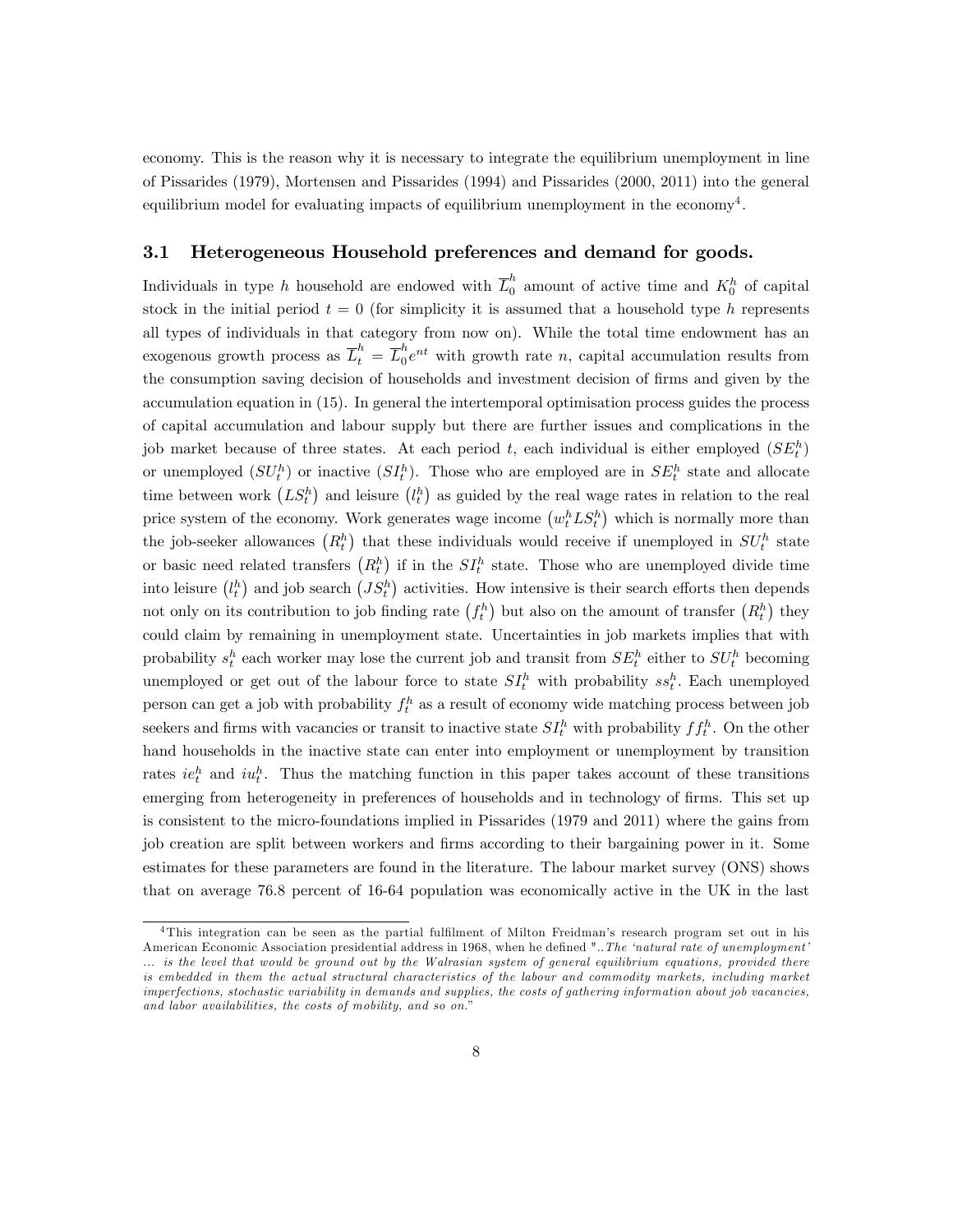two decades. This implies inactivity rate of 23.2 percent. Petrongolo and Pissarides (2008) from the LFS and Smith (2011) from the BHPS found  $s_t^h$  to vary between 0.35 to 0.41,  $f_t^h$  between 0.36 and 0.31,  $iu_t^h$  between 0.133 and 0.016 and  $ss_t^h$  between 0.151 and 0.09 in the UK. Pissarides (2013) provides a very clear intuition why these rates vary over time as an economy close to the full employment suddenly enters into recession precipitating the fall in demand for labour and increase in unemployment. He matches movement of equilibrium along or outside the Beveridge curve with empirical evidence in explaining cyclical, structural and institutional problems relating to job search and matching processes and public policies in the UK and Germany in comparison to other states of EU and the USA. With these understandings on the underlying process we now proceed to specify the general equilibrium model with unemployment.

Households care for the expected life time utility  $(EU_0^h)$  from consumption of goods  $(C_{i,t}^h)$  and leisure  $(l_t^h)$ . They receive income supplying labour  $(LS_t^h)$  and capital services  $(K_t^h)$  to firms which pay them according to their marginal productivities. Lower income households receive transfer  $(R_t^h)$  from the government that is financed by the public revenue collected by taxing high income households. Given the subjective discount factor  $(0 < \beta^h < 1)$  each h type of household maximizes utility subject to its budget constraint that sets present value of its expected income and expenditure. Thus the demand side problem of households facing above three labour market states,  $S = \{SE_t^h, SU_t^h, SI_t^h\}$ , could be stated as:

$$
max\ EU_0^h = \sum_{t=0}^{\infty} \sum_{s=1}^S \beta^{h^t} U_{t,s}^h \left( C_{t,s}^h, l_{t,s}^h \right) \pi_{t,s}^h \tag{1}
$$

subject to the life time expected budget constraint (EBC):

$$
\sum_{t=0}^{\infty} \sum_{s=1}^{S} \sum_{i=1}^{N} P_{i,t} \left( 1 + t c_i^h \right) C_{i,t,s}^h \pi_{t,s}^h = \sum_{t=0}^{\infty} \sum_{s=1}^{S} \left( 1 - t_h \right) \left[ w_t^h \left( 1 - t w^h \right) L S_t^h + r_t \left( 1 - t k \right) K_t^h + R_t^h \right] \pi_{t,s}^h \tag{2}
$$

Here  $P_{i,t}$ ,  $w_t^h$ ,  $r_t$  are the prices of commodities, wage of h type of labour and rental rate of capital;  $tw<sup>h</sup>$  is labour input tax rate,  $tk<sub>i</sub>$  is capital input tax rate and  $t<sub>h</sub>$  is tax rate on household income. Then  $\pi_{t,s}^h$  is the probability of being in state s at time t with the base year actual proportions for the UK being the initial probabilities  $\pi_{0,s}^h$  in the model implementation. As each household h is certainly in one of these three states in each time t and these probabilities sum to one,  $\sum_{n=1}^{S}$  $\sum_s \pi^h_{t,s} = 1$ for each t. Each household with time endowment,  $\overline{L}_t^h = \overline{L}_0^h$  $_{0}^{n}e^{nt}$  which grows by *n* between *t* and  $t-1$ , divides it into the labour supply  $(LS_t^h)$  and leisure  $(l_t^h)$  if it belongs to the working state, between job search  $(JS_t^h)$  and leisure  $(l_t^h)$  if unemployed and puts all in leisure,  $l_{t,si}^h = \overline{L}_{t,si}^h$ , if in the inactive state. These inactive individuals rely on capital income and non-jobseeker benefit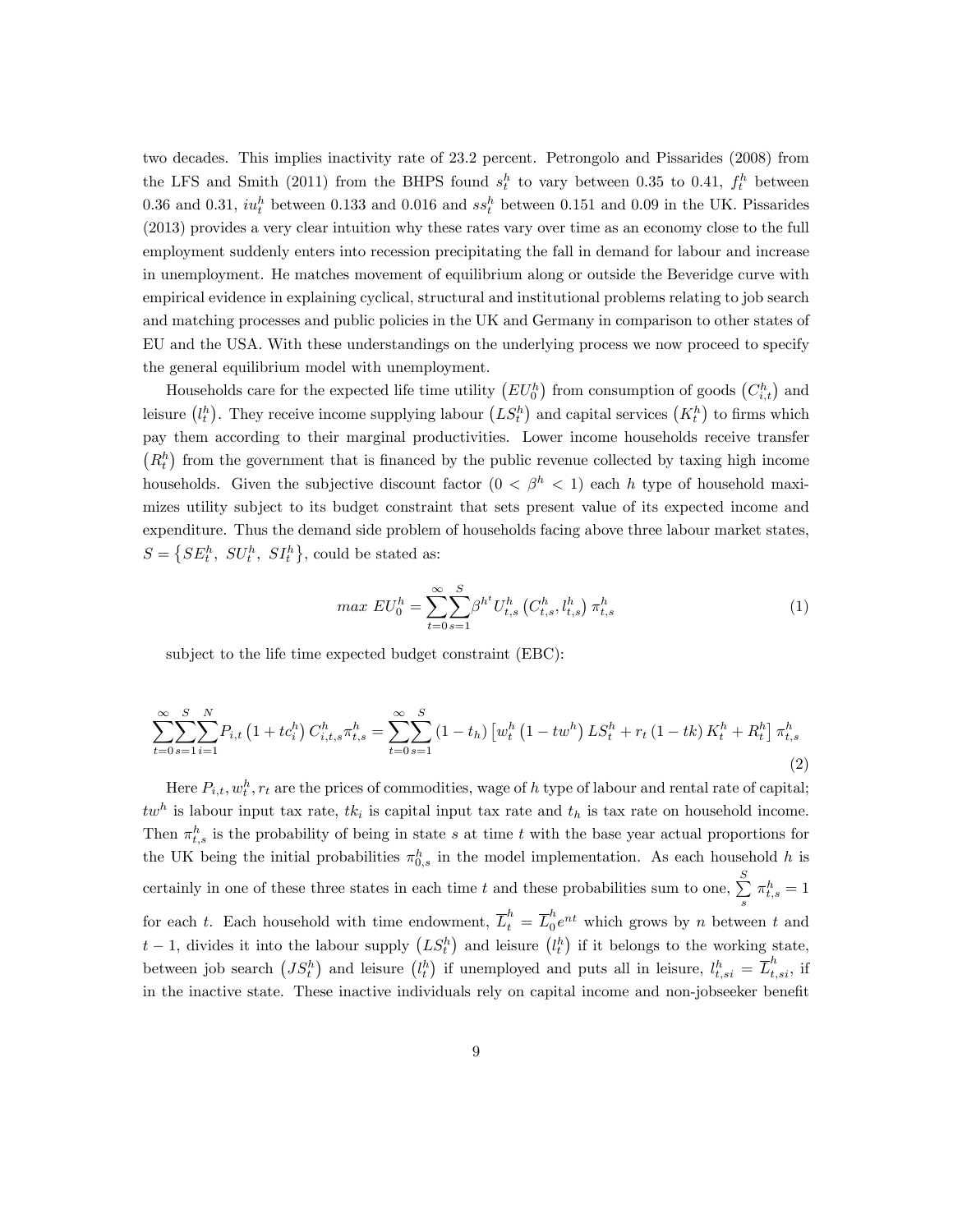payments to meet their expenses on consumption. Utility maximisation decision leads to the choice of  $C_{i,t,se}^h$ ,  $l_t^h$  and  $LS_t^h = \overline{L}_t^h - l_t^h$  for households in status  $SE_t^h$ . Those who are unemployed (in status  $SU_t^h$ ), get income from capital  $(r_t(1 - tk) K_t^h)$  or transfers  $(R_t^h)$  and choose  $C_{i,t,su}^h$ , leisure  $(l_t^h)$  and hours in job search  $(JS_t^h)$ . There is a logit relation between job finding rate  $(f_t^h)$  to job search efforts,  $f_t^h = \frac{1}{1 + e^{-t}}$  $\frac{1}{1+e^{-JS_{t-1}^h}}$ . For those who are trapped in benefit,  $R_t^h$  in the (2) is the form of benefits for the fulfillment of basic needs paid by the state (e.g. allowances for sickness, disability, war veterans, widower or state pensions). The balance in the labour market in these three labour market conditions are:

$$
LS_{t,se}^{h} + l_{t,se}^{h} = \overline{L}_{t}^{h}; \quad JS_{t,su}^{h} + l_{t,su}^{h} = \overline{L}_{t}^{h}; \quad l_{t,si}^{h} = \overline{L}_{t,si}^{h}; \quad \overline{L}_{t}^{h} = \overline{L}_{0}^{h}e^{nt}
$$
(3)

As a household  $h$  can transit from one state to another it is important to evaluate all these three states for each household while evaluating their life time EBC (2). In a dynamic labour market the probability of remaining in a particular state  $\pi^h_{t,s}$  itself is an autoregressive process and function of inflows and outflows among states,  $S$ . If a person is in the employment state with probability  $\pi_{t-1,se}^h$  in period  $t-1$  and this probability is reduced by transitions to unemployment  $(SU_t^h)$  and inactive  $(SI_t^h)$  states roughly by  $\pi_{t-1,s}^h(s_t^h + ss_t^h)$  but rises as individuals transit from unemployment and inactive state to employment state by  $f_t^h \pi_{t,s}^h + ie_t^h \pi_{t,s}^h$ . Thus the probability of being in a particular labour market condition itself varies over time. While a particular household is in one particular state s at a given point of time but it transits to different labour market states as time progresses. Probability of being in employed state is:

$$
\pi_{t,se}^h = \pi_{t-1,se}^h - \pi_{t-1,se}^h \left( s_t^h + s s_t^h \right) + f_t^h \pi_{t-1,su}^h + ie_t^h \pi_{t-1,si}^h \tag{4}
$$

Probability of being in unemployment state is:

$$
\pi_{t,su}^h = \pi_{t-1,su}^h - \pi_{t-1,su}^h \left( f_t^h + f f_t^h \right) + s_t^h \pi_{t-1,se}^h + i u_t^h \pi_{t-1,si}^h \tag{5}
$$

and probability of being in the inactive state is:

$$
\pi_{t,si}^h = \pi_{t-1,si}^h - \pi_{t-1,si}^h \left( i e_t^h + i u_t^h \right) + s s_t^h \pi_{t-1,se}^h + f f_t^h \pi_{t-1,su}^h. \tag{6}
$$

Policy makers influence allocation of resources by choosing the VAT rate on commodities  $(tc_i^h)$ , labour input tax rate  $(tw^h)$ , capital input tax rate  $(tk_i)$  and the tax rate on household income  $(t_h)$ hence determining the relative prices of commodities and factors  $(P_{i,t}, w_t^h, r_t)$ . The policy measures eventually will influence the movement across states with probabilities given in  $(4)$ ,  $(5)$  and  $(6)$ . These policy rates are assumed to remain at the base year rates in model implementation.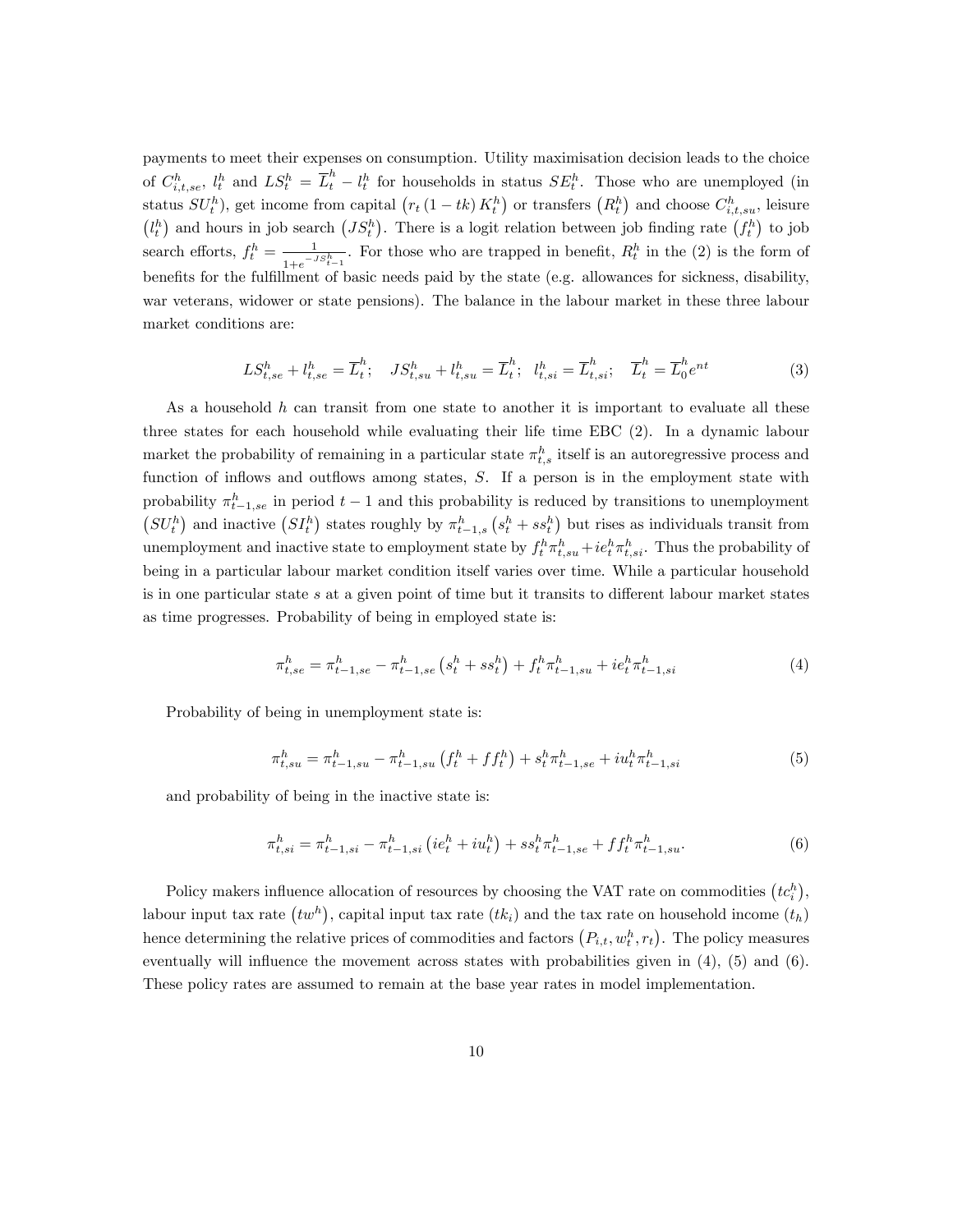#### 3.2 Production technology and supply of goods

The production technology of firms is nested and differs across sectors. They operate either the constant elasticity of substitution (CES) or Cobb-Douglas production technology depending on substitutability of inputs according to their prices. They hire workers and capital stocks from households. The objective of a firm in the jth sector of the economy is to maximise the present value of proÖts subject to production technology constraints. The unit revenue function is a constant elasticity transformation (CET) composite of the unit price of domestic sales and the unit price of exports. The unit costs are divided between value-added (payments to labour and capital) and intermediate inputs (domestic and imported) as in Bhattarai (2007b):

$$
max \ \Pi_{j,t} = \left( (1 - \delta_i) PD_{j,t}^{\frac{\sigma_y - 1}{\sigma_y}} + \delta_i PE_{j,t}^{\frac{\sigma_y - 1}{\sigma_y}} \right)^{\frac{1}{\sigma_y - 1}} - \theta_i PY_{j,t} - \theta_i^d \sum_{t=0}^{\infty} a_{i,j} P_{i,t} - \theta_i^m \sum_{t=0}^{\infty} a_{i,j}^m P_{i,t} \tag{7}
$$

where:  $\Pi_{j,t}$  is the unit profit of activity in sector j;  $PE_{j,t}$  is the export price of good j,  $PD_{j,t}$  is the domestic price of commodity j;  $PY_{j,t}$  is the price of value added per unit of output in activity j;  $Y_{j,t} = \Psi_i \left[ \gamma_i L_{i,t}^{\rho_i} + (1 - \gamma_i) K_{i,t}^{\rho_i} \right]_{\rho_i}^{\frac{1}{\rho_i}}, \sigma_y$  is a transformation elasticity parameter;  $P_{i,t}$  is the price of final goods used as intermediate goods;  $\delta_i$  is the share parameter for exports in total production;  $\theta_i$ is the share of costs paid to labour and capital;  $\theta_i^d$  is the cost share of domestic intermediate inputs;  $\theta_i^m$  is the cost share of imported intermediate inputs;  $a_{i,j}$  are input-output coefficients for domestic supply of intermediate goods;  $a_{i,j}^m$  are input-output coefficients for imported supply of intermediate goods. Their investment activities, which depend on sector specific profitability conditions result in accumulation of sector specific capital net of depreciation. A greater amount of capital enhances productivity of labour and raises the wage rate. Employment in each sector is the CES aggregation over all skill categories h according to  $L_{i,t} = \sum_{h=1}^{H} \left[ \zeta L S_{i,t}^{h} \right]^{\frac{q_{th}-1}{\sigma_{th}-1}}$  where the supply of households match the employment across industries,  $LS_t^h = \sum_{h=1}^{N}$  $i=1$  $LS_{i,t}^h$ . The size of employment in industry i,  $L_{i,t}$  is the result of matching process between existing workers and new entrants and is subject to fluctuations due to job separation or finding rates across sectors for each type of skill  $h$ .

#### 3.3 Equilibrium unemployment (vacancies, job search and matching)

As stated above in section 3.1, the transition from employment to unemployment or to inactive states and from unemployment to employment or to inactive states depend very much on the heterogeneity of preferences and technology determined by demand and supply conditions in the economy. This process is shown in the equilibrium unemployment model where unemployed households do not contribute in production but take non-labour income and transfers for their consumption.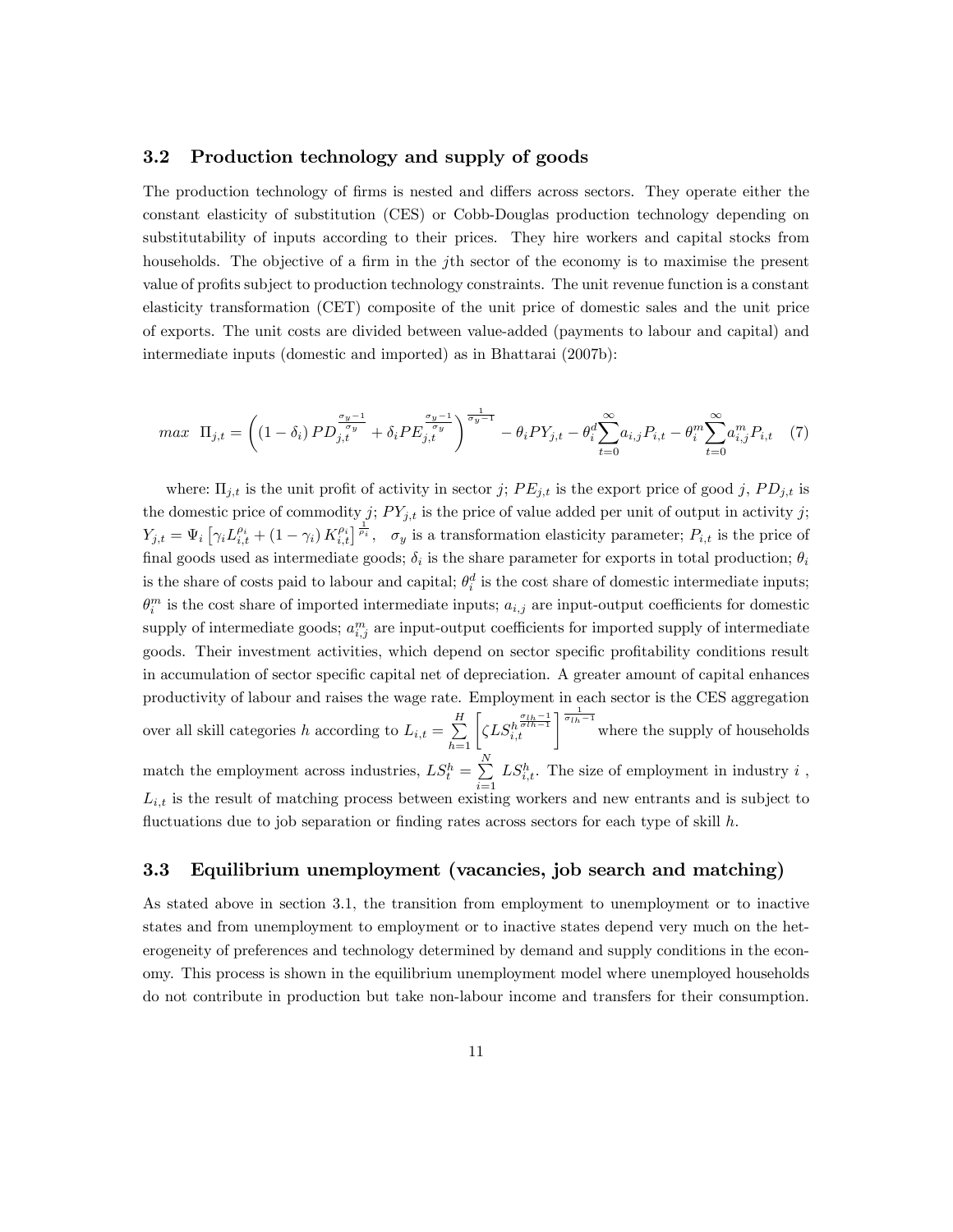Inflows and outflows in unemployment depend on the generosity of benefits, the bargaining power of workers and unions, information about the vacancies and applicants, and the competitiveness of the economy.

The phenomenon of equilibrium unemployment results from the interaction among N number of firms and unions (representing  $H$  number of households) which bargain over wages and employment. Following the market signals of demand and relative prices and costs of inputs, profit maximising firms create vacancies for specific tasks and hire workers when they find suitable candidates for these jobs. Similarly there are workers seeking jobs that match their skills and others who quit jobs and join the pool of unemployed who may choose to quit jobs and become unemployed. Market specific idiosyncratic shocks cause such entries and exits in the labour market. Equilibrium unemployment and wage rates result from a Nash-bargain between workers and Örms. Whether the rate of unemployment falls or rises depends on the relative proportion of entry and exit into the labour market.

Matching and bargaining functions across all N industries are key elements determining equilibrium unemployment and are modeled here following Pissarides (1979, 2000 and 2011). The Matching function (Beveridge curve) gives equilibrium conditions in the labour market balancing entry and exit from unemployment by aggregating sector and skill specific vacancies  $(V_{i,t}^h)$  and unemployment  $(UN_{i,t}^h)$  with job creation as:

$$
M_t = M(V_t, UN_t) = V_t^{\gamma_t} U N_t^{(1-\gamma_t)}
$$
\n(8)

where  $M_t$ ,  $V_t$  and  $UN_t$  denote the aggregate number of matching, vacancies and unemployment respectively among job seekers at time  $t$  and aggregate variables are geometric means of household level variables<sup>5</sup>. The matching parameter  $\gamma_t$  is between zero and one and varies over time. It can be adjusted for prosperous period when there are more vacancies than job seekers or in recession when there are more unemployed than vacancies. In steady state it should be about 0.5 to reflect the balance between job creation and job destruction. Heterogeneity in the labour market is reflected by sector and skill specific  $M_{i,t}^h$ ,  $V_{i,t}^h$  and  $UN_{i,t}^h$ . These capture the labour market conditions where production sectors suffer from shortages of certain skills while facing abundance of other skills. In each case job seekers and employers bargain over expected earnings by maximising the Nashproduct  $(NP_{i,t}^h)$  of the bargaining game over the difference between the earnings from work  $(W_{i,t}^h)$ than in being unemployed  $(UN_{i,t}^h)$  and earnings to firms from filled  $(J_{i,t}^h)$  and vacant jobs  $(V_{i,t}^h)$ .

$$
NP_{i,t}^{h} = \left(W_{i,t}^{h} - UN_{i,t}^{h}\right)^{\theta_{b}^{h}} \left(J_{i,t}^{h} - V_{i,t}^{h}\right)^{1-\theta_{b}^{h}}
$$
\n(9)

 ${}^{5}V_{t} = \prod_{i=1}^{N} V_{i,t}^{h}; UN_{t} = \prod_{i=1}^{N} UN_{i,t}^{h}; M_{t} = \prod_{i=1}^{N} M_{i,t}^{h} = \prod_{i=1}^{N} M\left(V_{i,t}^{h}, UN_{i,t}^{h}\right).$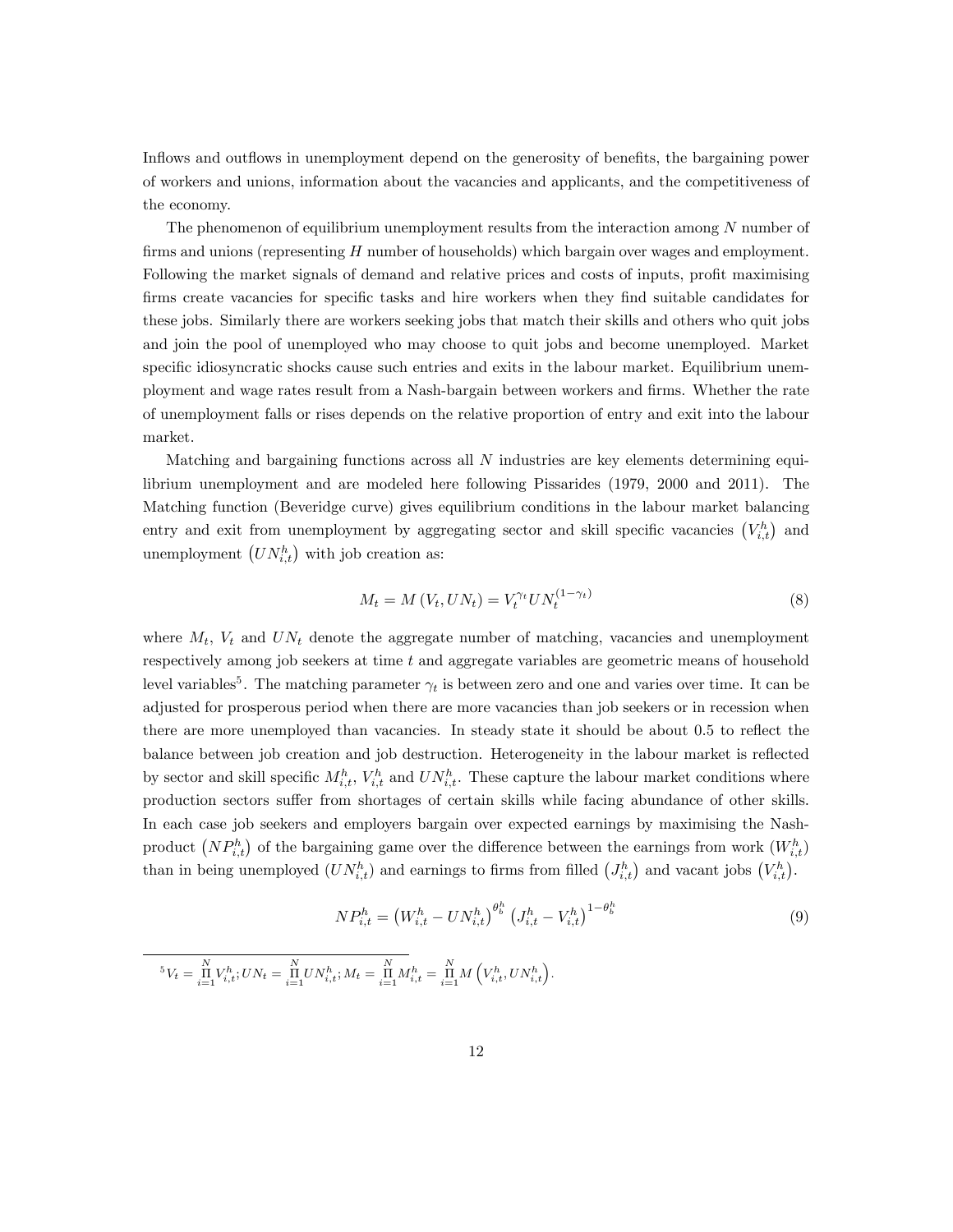Market imperfections in the labour market create opportunity of gains from bargains which is divided between firms and workers as indicated by parameter  $\theta_b^h$  that can assume any value between zero and one, reflecting the relative strength of unions (workers) over firms in such bargains. Symmetric solution of this satisfies joint profit maximisation condition as:

$$
(W_{i,t}^h - UN_{i,t}^h) = \theta_b^h \left( J_{i,t}^h + W_{i,t}^h - V_{i,t}^h - UN_{i,t}^h \right) \tag{10}
$$

In aggregate the job search model can be explained using three simple equations as summarised by Pissarides (1979, 2000).

First, for each skill type  $h$  the dynamics of unemployment depends on the rate of job destruction,  $\lambda_t^h\left(1-un_t^h\right)$ , and the rate of job creation,  $\theta_t^h q\left(\theta_t^h\right) un_t^h$  as  $\Delta un_t^h = \lambda_t^h\left(1-un_t^h\right) - \theta_t^h q\left(\theta_t^h\right) un_t^h$ . The steady state equilibrium implied by this is:

$$
un_t^h = \frac{\lambda_t^h}{\lambda_t^h + \theta_t^h q(\theta_t^h)}; \quad un_T = \frac{\lambda_T}{\lambda_T + \theta_T q(\theta_T)}\tag{11}
$$

where  $\lambda_t^h$  is the rate of idiosyncratic shock of job destruction of household type h and  $\theta_t^h$  is the ratio of vacancy to the unemployment and  $q\left(\theta_{t}^{h}\right)$  is the probability of filling a job with a suitable candidate through the matching process explained in  $(8)$ . Then  $un<sub>T</sub>$  is the equilibrium unemployment rate average across all households expressed in terms of avarages of  $\lambda_t^h$   $\theta_t^h$  and  $q(\theta_T)$  given by  $\lambda_T$ ,  $\theta_T$ and  $q(\theta_T)$  respectively.

Secondly the upward sloping wage curve in  $(\theta_t^h, w_t^h)$  space shows positive links between the reservation wage  $(z_t^h)$  the price of product p and cost of hiring  $(\theta_t^h c_t^h)$  implying higher wage rates for tighter labour markets as:

$$
w_{i,t}^h = z_t^h \left( 1 - \theta_b^h \right) + \theta_b^h p_t \left( 1 + \theta_t^h c_t^h \right) \tag{12}
$$

Finally there is a downward sloping job creation curve  $w_t^h = p_t - (r_t + \lambda_t^h) \frac{p_t c_t^h}{q(\theta_t^h)}$ , where  $p_t$  is the price of product,  $w_t^h$  the wage rate, and  $(r_t + \lambda_t^h) \frac{p_t c_{h_t}}{q(\theta^h)}$  $\frac{ptch_t}{q(\theta_t^h)}$ , is the cost of hiring and firing. It shows the possibility of job creation at lower wage rates and creation of fewer jobs at higher wage rates. The optimal job creation (demand for labour curve) occurs when Örms balance the marginal revenue product of labour to wage and hiring and firing  $costs<sup>6</sup>$ .

Derivations of these equations from value functions of employed and unemployed workers and from occupied and non-occupied vacancies along with the union-firm wage bargaining is based on Pissarides (2000). It is important to consider the general equilibrium impacts of these vacancies,

<sup>6</sup> See Nash (1953), Calvo (1979), Diamond and Maskin (1979), Nickell (1982), Lockwood and Manning (1989), Layard and Nickell (1990), Driffill and Schultz (1992), Blanchflower and Oswald (1994) and Dixon and Rankin (1994) for bargaining for wage and employment.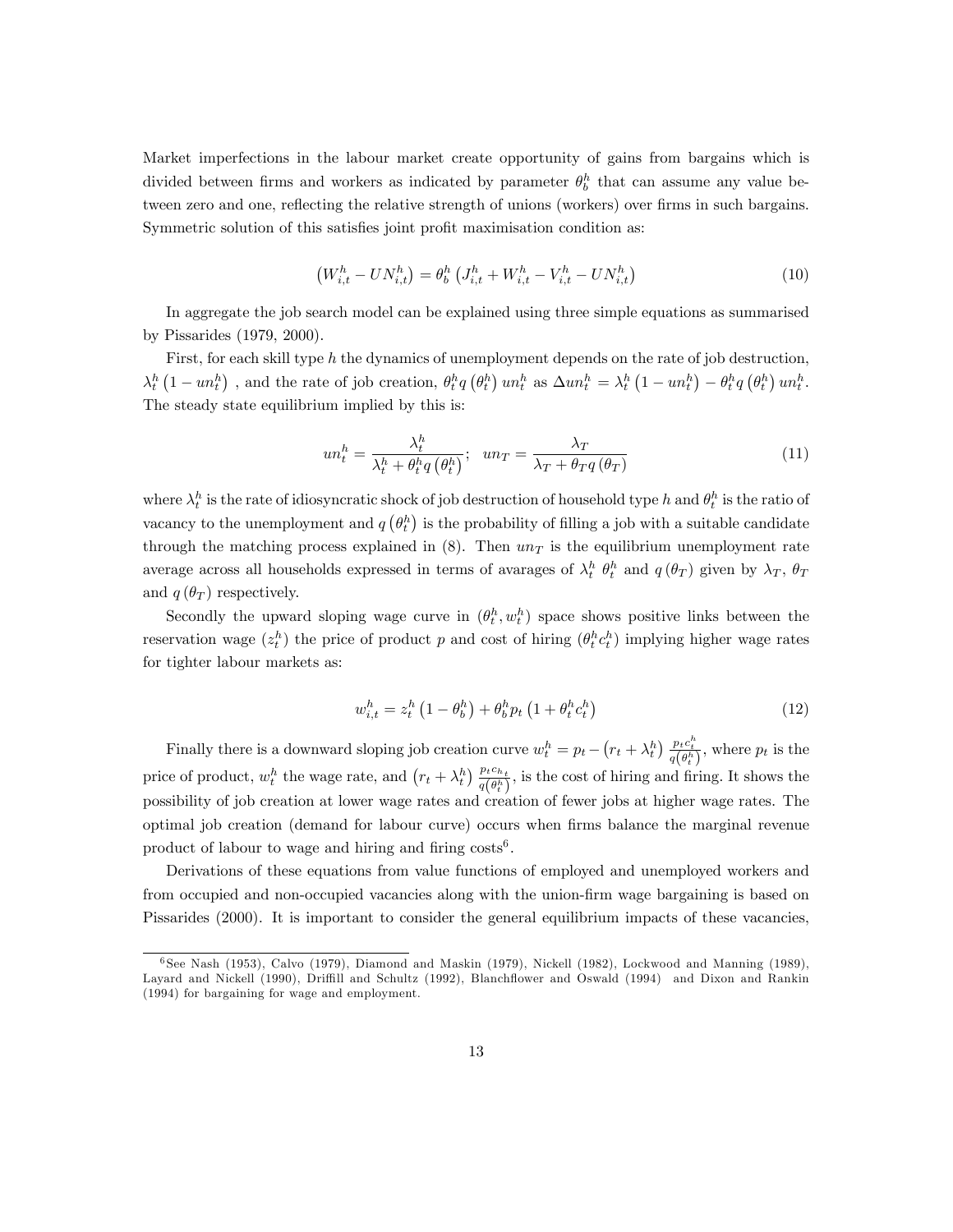redundancies and unemployment on the growth of output, employment, relative prices, allocation of factors between private and public sectors and welfare of various categories of households in the economy. Whilst the frictional unemployment literature ( Smith (2011), Zannetti (2010), Krause et al. (2008)) suggests that some degree of unemployment can make an economy more flexible and allows a smooth process of adjustment, a high rate of persistent structural unemployment may result in the lower level of output and living standards. In general the preferences of households between the current and future consumption and leisure and labour supply determines the overall dynamics of the economy. The tax and transfer system, internal and external competition, tastes and technological factors influence on the structure of the economy.

#### 3.4 Trade arrangements

The economy is open. Exports and imports are guided by the ratio of domestic to foreign prices and balance in the long-run. Total absorption in the economy is given by the standard Armington function aggregating domestic supplies and imports as:

$$
A_{i,t} = \Psi \left( \delta_i^d D_{i,t}^{\frac{\sigma_y - 1}{\sigma_y}} + \delta_i^m M M_{i,t}^{\frac{\sigma_m - 1}{\sigma_m}} \right)^{\frac{\sigma_m}{\sigma_y - 1}} \tag{13}
$$

where  $A_{i,t}$  is the CES aggregate of domestic supplies  $D_{i,t}$  and import supplies  $MM_{i,t}$  for each sector,  $\delta_i^d$  is the share of domestically produced goods,  $\delta_i^m$  is the share of good i imports,  $\sigma_m$  is the elasticity of substitution in the aggregate supply function, and  $\Psi$  is the shift parameter of the aggregate supply function. The value of exports  $(PE_{i,t}E_{i,t})$  balances to the value of imports  $(PM_{i,t}MM_{i,t})$  over the model horizon, implying zero net capital inflows  $(\pm F = 0)$  in the economy.

$$
\sum_{t=0}^{\infty} \sum_{i=1}^{N} PE_{i,t} E_{i,t} - \sum_{t=0}^{\infty} \sum_{i=1}^{N} PM_{i,t} MM_{i,t} = \pm F = 0
$$
\n(14)

#### 3.5 Drivers of the dynamics in the economy

Dynamics of the economy are driven by the accumulation of capital and growth in the labour supply subject to equilibrium unemployment. Capital stock evolves naturally with its initial and boundary conditions:

$$
I_{i,t} = K_{i,t} - (1 - \delta) K_{i,t-1}
$$
\n(15)

As stated above there is an exogenous process of growth of time endowment,  $\overline{L}_t^h$  $\frac{h}{t};\;\;\overline{L}^h_t\;=\;\overline{L}^h_0$  $\frac{n}{0}e^{nt}$ . Those who are in employment drive the production process of the economy. The labour market dynamics depends on six transition rates  $ss_t^h$  and  $s_t^h$  and  $f_t^h$  and  $if_t^h$  and  $ie_t^h$  and  $iu_t^h$  and transition probabilities as given by (4), (5) and (6) above. Changes in these six transition rate parameters,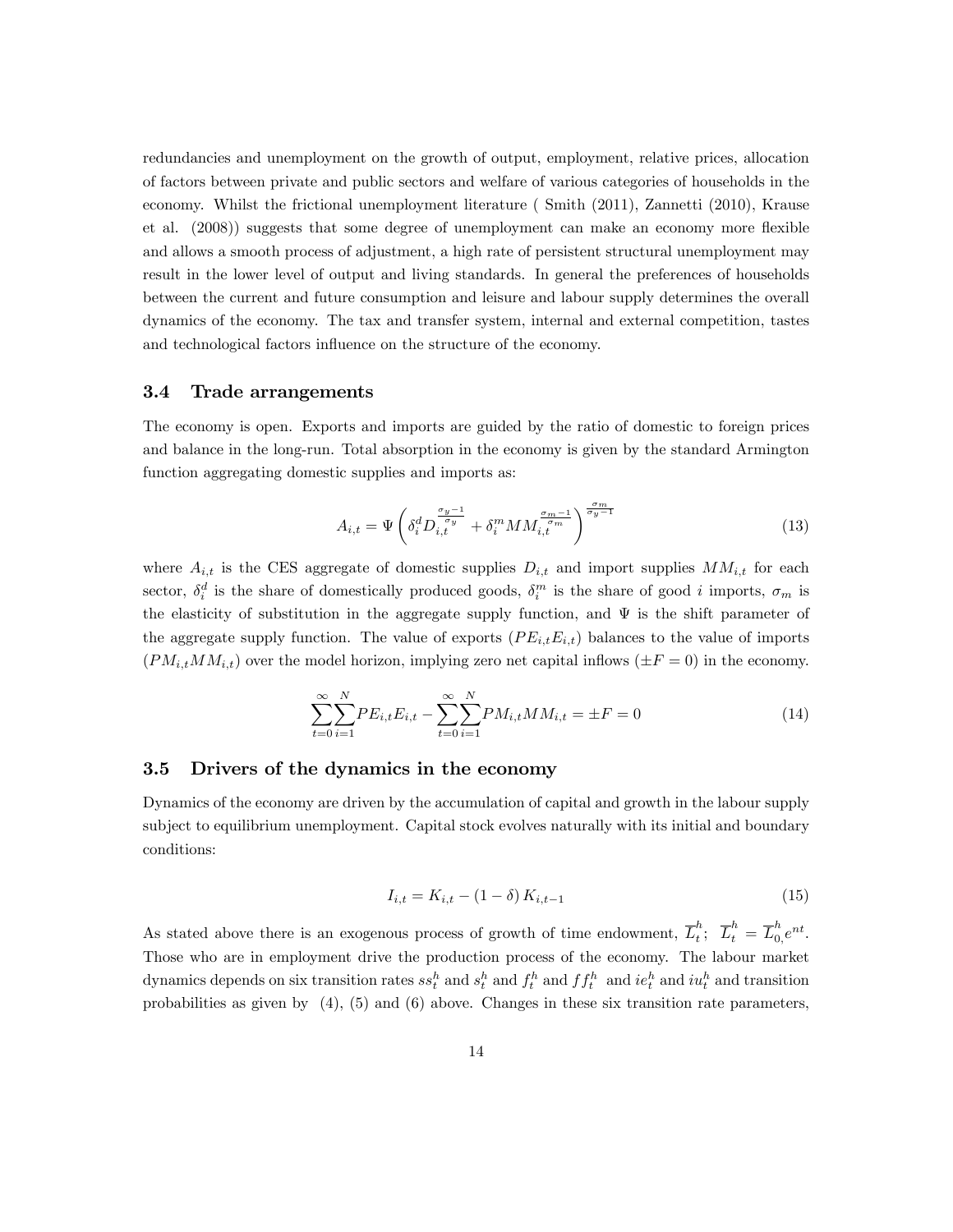because of the shocks in demand and supply situations in the public, private or the external sectors of the economy, are the major causes of áuctuations in labour supply and output, employment  $(SE_t^h)$  and unemployment  $(SU_t^h)$  and in and out of labour force or being in active or inactive states  $(SI_t^h)$  in the economy.

#### 3.6 Public sector

At every period government provides public services to households and pays for them using taxes. Such tax transfer system influences choices of households and creates distortions in the system. Government provides G amounts of public services, from  $(g_{i,t})$  subsectors including education, health, security, law and order, to households. Thus the government consumption is represented by:

$$
G_t = \sum_{i=1}^{N} g_{i,t} \tag{16}
$$

It collects revenue  $(RV_t)$  from direct taxes on capital  $\Big(\sum\limits_{}^H$  $\sum_{h=1} r_t \cdot tk \cdot K_t^h$ ) and labour income  $\left(\begin{array}{c} H \\ \sum \end{array}\right)$  $h=1$  $w_t^h \cdot tw^h \cdot \textit{LS}_t^h$  $\setminus$ and indirect taxes on consumption  $\begin{pmatrix} H \\ \Sigma \end{pmatrix}$  $\sum_{h=1}^H P_{i,t} \cdot tc_i^h \cdot C_{i,t}^h\bigg).$ H H H

$$
RV_t = \sum_{h=1}^{H} P_{i,t}tc_i^h C_{i,t}^h + \sum_{h=1}^{H} r_t tk K_t^h + \sum_{h=1}^{H} w_t^h tw^h LS_t^h
$$

Budget is balanced over the model horizon:

$$
\sum_{t=1}^{\infty} G_t = \sum_{t=1}^{\infty} \left( RV_t + \sum_{h=1}^{H} R_t^h \right) \tag{17}
$$

The optimal level of public sector balances benefits and costs from the public sector activities.

#### 3.7 Conditions for the Intertemporal General Equilibrium

Given the initial endowments of labour and capital, the intertemporal dynamics in the economy requires fulfilling five equilibrium conditions. For each period there is a balance between demand and supply for each sector i as the output  $(Y_{i,t})$  equals to consumption  $\left( \sum_{i=1}^{H} X_i \right)$  $h=1$  $C_{i,t}^h$ , investment  $(I_{i,t}),$ exports  $(E_{i,t})$ , public consumption  $(g_{i,t})$  and resources spent on the matching process  $(\theta_i M_{i,t})$  as in Merz (1995):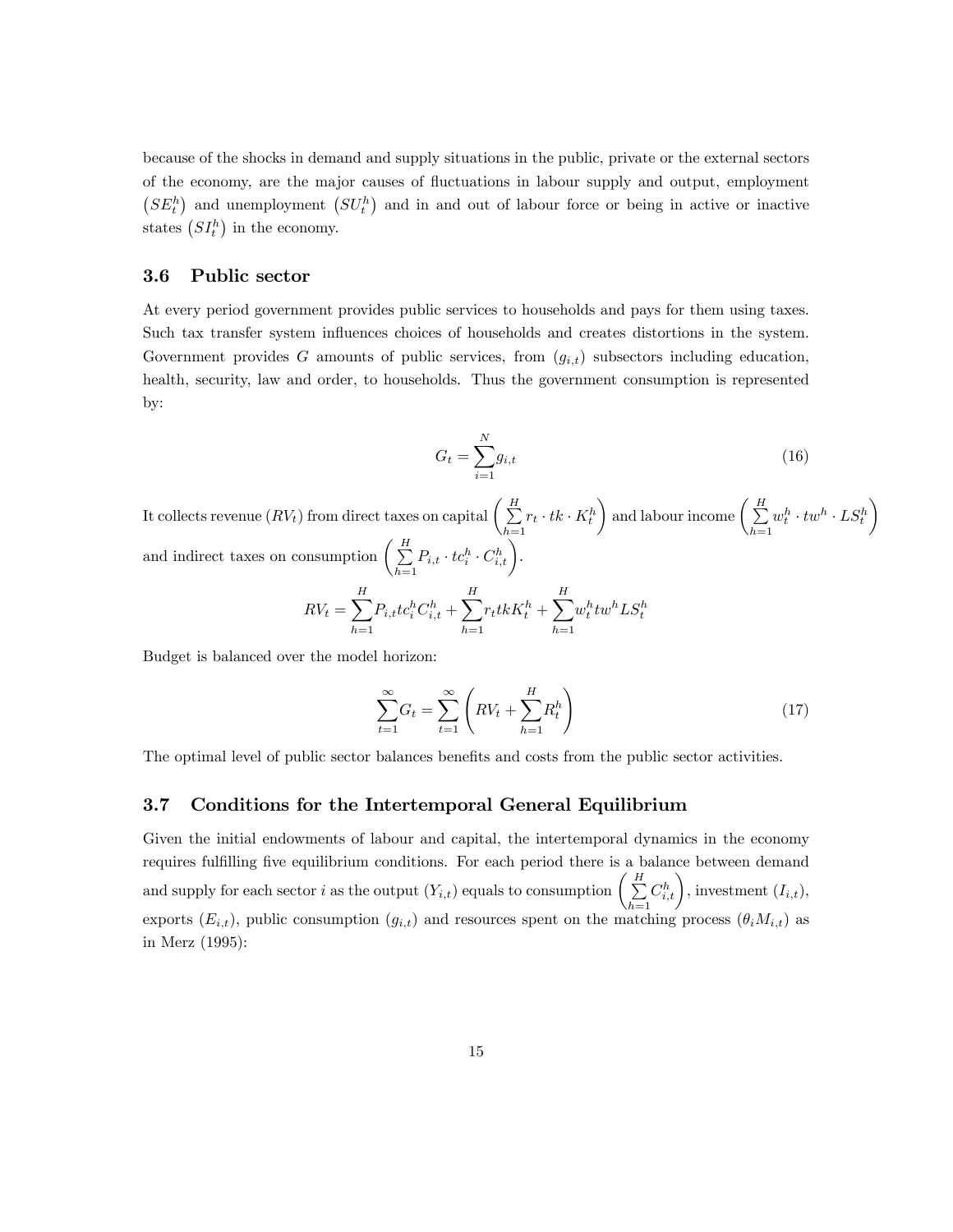$$
Y_{i,t} = \sum_{h=1}^{H} C_{i,t}^{h} + I_{i,t} + E_{i,t} + g_{i,t} + \theta_i M_{i,t}
$$
\n(18)

and for each type of labour and the capital stock.

These equilibrium conditions should be consistent to intertemporal constraints of households, firms, the government and the international balance of the economy. Each household can engage in intertemporal lending and borrowing but its present value of expenditure should equal to the present value of income as given in (2).

Similarly each firm can finance investment by retained earning, bonds or equities but the expected present value of revenue should equal expected present value of the cost

$$
\sum_{t=0}^{T} P_{i,t} Y_{i,t} = \sum_{t=0}^{T} \left[ r_t \left( 1 - t_k \right) K_{i,t} + \sum_{h=i}^{H} w_t^h L_{i,t}^h \right] \tag{19}
$$

The government may have deficits or surplus in its budget but it must ensure that present value of public spending equals the present value of revenue as given in (17)

The economy may have balance of payment surplus or capital outflows or inflows but the present value of exports must equal the present value of imports  $(F = 0)$  as given in (14). Exchange rate appreciation (depreciations) of the home currency makes this happen.

The economy will converge to the steady state equilibrium unemployment rate for aggregate (for each type  $h$  worker-household) at the terminal period as given in  $(11)$ .

The capital stock at the terminal period will be:

$$
I_{i,T} = (g_i + \delta_i) K_{i,T-1}
$$
\n(20)

These conditions should fulfil the basic Euler equation of optimisation that states that marginal utility of consumption or marginal product of a factor between two periods should equal in present value terms  $\left[U_t^{h'}\left(C_t^h, l_t^h\right) = \beta^h U_{t+1}^{h'}\left(C_{t+1}^h, l_{t+1}^h\right)$  and  $\frac{\partial Y_{j,t}}{\partial K_{j,t}} = \frac{\partial Y_{j,t+1}}{\partial K_{j,t+1}}$  $\frac{\partial Y_{j,t+1}}{\partial K_{j,t+1}} \frac{1}{1+r_t}$  or  $\frac{\partial Y_{j,t}}{\partial L_{i,t}^h}$  $\frac{\partial Y_{j,t}}{\partial L^h_{j,t}} = \frac{\partial Y_{j,t+1}}{\partial L^h_{j,t+1}}$  $\overline{\partial L^h_{j,t+1}}$  $\frac{1}{1+w_t^h}$ . In addition these solutions should satisfy the initial (starting) and terminal (steady state) conditions. In general as Hicks (1939) had mentioned that the relative prices of commodities and factors of production keep adjusting until the demand and supply balance. For a model with  $T$  years and N sectors such equilibrium is given by the system of  $T.N(N-1)$  relative prices expressed in terms of preferences, technologies and policy instruments that clear all goods and factor markets. In the Walrasian system given the vector of prices,  $p_t = (p_{1,t}, p_{2,t}, ..., p_{j,t}...p_{n,t})$  demand for commodities are expressed in terms of the price vector  $X_{j,t}^d = X_{j,t}^d(p_t) = X_j^d(p_{1,t}, p_{2,t}, \ldots, p_{j,t} \ldots p_{n,t})$  and supply functions defined similarly  $X_{j,t}^s = X_{j,t}^s(p_t) = X_j^s(p_{1,t}, p_{2,t}, \ldots, p_{j,t} \ldots p_{n,t})$ . The excess demand functions  $E(p_t) = X_{j,t}^d(p_t) - X_j^s(p_t)$  reflect the gap between demand and supply for each commodity for  $j = 1, 2, \ldots, n$ . Economy has n excess demand functions. The general equilibrium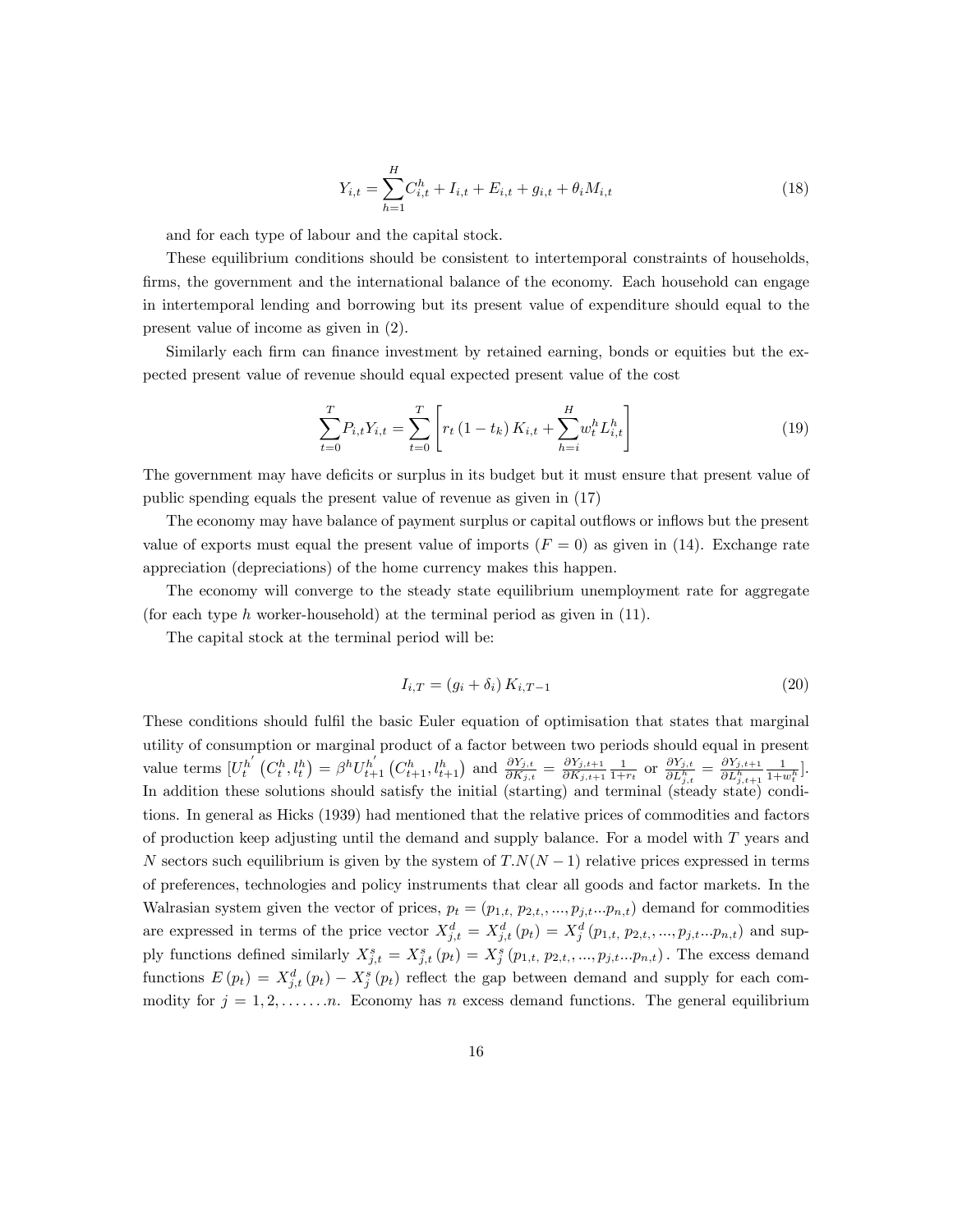is a price vector,  $p_t^*$ , such that  $p_t^* \geq 0$ , if  $E(p_t^*) \leq 0$   $p_t^* = 0$ . The excess demand functions are single valued continuous functions, bounded from below  $E(p_t) \geq b_t$  for all  $p_t^*$  and are homogenous of degree zero in all prices  $E(p_t) = p_t$ . Only relative prices matter to satisfy the Walras' law;  $p_t.E(p_t) = \sum_{i=1}^{n} p_{i,t}E_i(p_t) = 0$  for all  $p_t \ge 0$ . If the excess demand functions satisfy above properties then, the existence of the general equilibrium is guaranteed by fixed point theorems. The fixed equilibrium point is found in Arrow-Debreau system by continuous transformation of the non-empty convex set onto itself  $p_t^* \longrightarrow E(p_t^*) \longrightarrow p_t^*$ . Given the linear homogeneity properties of demand and supply functions, equilibrium is stable and unique.

### 4 General equilibrium solution procedure

Optimal allocation of resources in the model economy requires fulfillment of the above intertemporal equilibrium conditions in goods and factor markets in addition to the general equilibrium in each period. Abstract theoretical proofs of existence, uniqueness and stability of the dynamic general equilibrium in the model discussed above requires use of Arrow-Debreu (1954) theorem or algorithm. Whalley (1977) had applied Scarf's simplex algorithm of the form  $By = \hat{w}$  to prove existence of equilibrium in the presence of taxes (here  $B$  is the coefficient matrix,  $y$  is a vector of endogenous variables and  $\hat{w}$  is a vector of endowments). Rutherford (1998) applied discrete approximation of infinite horizon approach to compute long-rung growth and welfare (see also Mercenier and Philippe (1994)). In this paper we compute the dynamic general equilibrium model with heterogenous households and firms taking Pissarides (1979, 1985, 2011) and Mortensen and Pissarides (1994) type equilibrium unemployment as an outcome of matching of vacancies and unemployment and bargaining between unions and Örms in each period over the model horizon.

The solution procedure of this model now can be characterised in terms of optimal quantities

$$
Q: \left\{ U_t, U_t^h, C_t^h, l_t^h, C_{i,t}^h, L S_{i,t}^h, \Pi_{i,t}, Y_{j,t}, V_{i,t}, K_{j,t}, L_{j,t}, I_{i,t}, D_{i,t}, E_{i,t}, M_{i,t}, A_{i,t}, RV_t, G_t \right\}_{t}^T \tag{21}
$$

and the relative prices

$$
P: \left\{P_{i,t}, PY_{i,t}, PD_{i,t}, PE_{i,t}, w_t^h, r_{i,t}, R_{i,t}, PE_{i,t}, PM_{i,t}\right\}_t^T
$$
 (22)

for each period t up to the model horizon  $T$ , and which are determined by the system of parameters describing the behavior, technology, policy and institutional parameters of the economy.

These prices are consistent to the optimal decisions of households and firms given the set of policies in operation and are determined by the parameters of preferences  $(\sigma_c^h, \sigma_l^h, \sigma_u^h, \delta_c^h, \delta_l^h, \sigma_u^h, \sigma_u^h, \sigma_u^h, \sigma_u^h)$ , gross production  $(\sigma_i^y, \psi_i, \theta_i, \theta_i^d, a_{i,t})$ , value added  $(\sigma_p, \delta_i^p, \delta_i)$ , trade  $(\delta_i^d, \delta_i^m, \sigma_m)$  and the tax trans-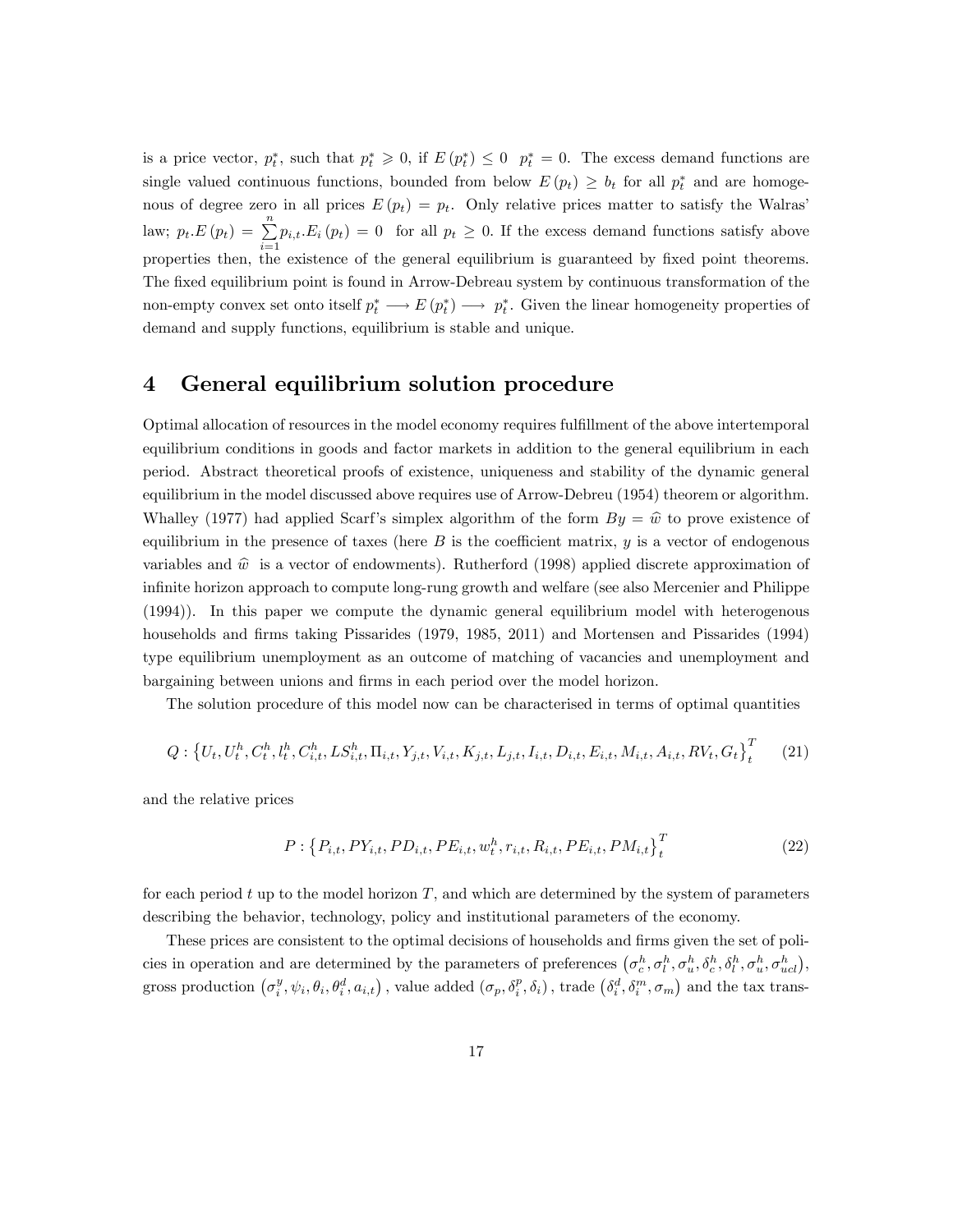fer policies  $(tc_i^h, tw_i^h, tk_i, T_i^h)$ . Economy starts with the initial capital stock  $(K_{i,0})$  and is subject to the exogenous process of evolution of total labour force  $(LF_t = \sum \overline{L}_{i,t}^h)$ , long run steady state conditions in terms for growth rate, depreciation and the real return on investment across sectors  $(g_i, \delta_i, r_i)$ . The working out of the dynamic equilibrium process through elimination of excess demands across all markets,  ${Q}^T_t$ :  $ED_{i,t} = D\{P\}^T_t - S\{P\}^T_t = 0$ , results in the system of relative prices being determined simultaneously with all these parameters taking supply, demand and policy side interactions in the economy.

Allocations of resources and welfare obtained through these price vectors are optimal in the sense that these meet optimal conditions for households and firms. Whilst long run cycles are generated because of shocks in any one or a subset of these parameters (see Table 1) the policy generated shocks are the ones that matter most in policy analyses.

The model is benchmarked to the reference path of the evolving economy for years,  $t = 2009$ to  $T = 2101$  with ten categories of households  $\{h_1, \ldots, h_{10}\}$  and ten sectors  $\{i_1, \ldots, i_{10}\}$  with the production and demand function parameters calibrated from the ten sector input-output table aggregated from the 111 sector input-output table available in the Input-output (IO) Table 2009 from the Office of the National Statistics (ONS) of the UK (Table 2).

The distribution of income among categories of households is obtained from the ONS Reference Tables-"The effects of taxes and benefits on household income,  $2009/10$ ." These income shares are also applied to decompose the consumption shares by sectors as shown in Tables 3 and 4. VAT rates, corporation tax rate and household income tax rate are taken from the current budget statements. Imports and exports by sectors as well as the production taxes are also taken from the IO-Table.

Table 1: Key parameters of general equilibrium model with equilibrium unemployment in the UK

| $\sim$<br>$\Omega$<br>$\sim$<br>$_{0.98}$<br>∩റ<br>$ -$<br>$\overline{\phantom{0}}$<br>n<br>ə.v<br>anues<br>1.00<br>v.və<br>v.v4<br>v.v4<br>∪.∠<br>$\sim$<br>⊥.∪<br><u>v.v.a.v.</u> | ot ove<br>. | $-11$<br>◡ | $g_{i,t}$ | $\sim$ | - '<br>$\checkmark$<br>ucl | $o_{i,\iota}$ | $\cup$ $\eta$ | $\sigma$<br>ĸ | $\mathsf{v}_m$ | $+n$<br>$\mathbf{v}_\alpha$ | $t$ an <sup>11</sup><br>ıw |
|-------------------------------------------------------------------------------------------------------------------------------------------------------------------------------------|-------------|------------|-----------|--------|----------------------------|---------------|---------------|---------------|----------------|-----------------------------|----------------------------|
|                                                                                                                                                                                     |             |            |           |        |                            |               |               |               |                |                             | $\rm 0.45$                 |

The model includes transfers from high income to the low income households in the form of conditional unemployment and benefit system as discussed in Mirrlees et al. (2010), Bhattarai and Whalley (2009), Blundell, Pistaferri, and Preston (2008), Blundell (2001) and Hutton and Roucoo (1999). Households consider intertemporal factors in labour supply with continuous rather than discrete choice of labour hours. Focus on equilibrium unemployment with heterogeneity of firms and labour provides deeper understanding of the economy than from single sector long run growth model such as Basu and Bhattarai (2011). The household side parameters of the model are given in Table 3.

The model is solved using the Newtonian Path-search Ferris algorithm in the GAMS/MPSGE (Rutherford, 1998) and has a long horizon of 2009-2101.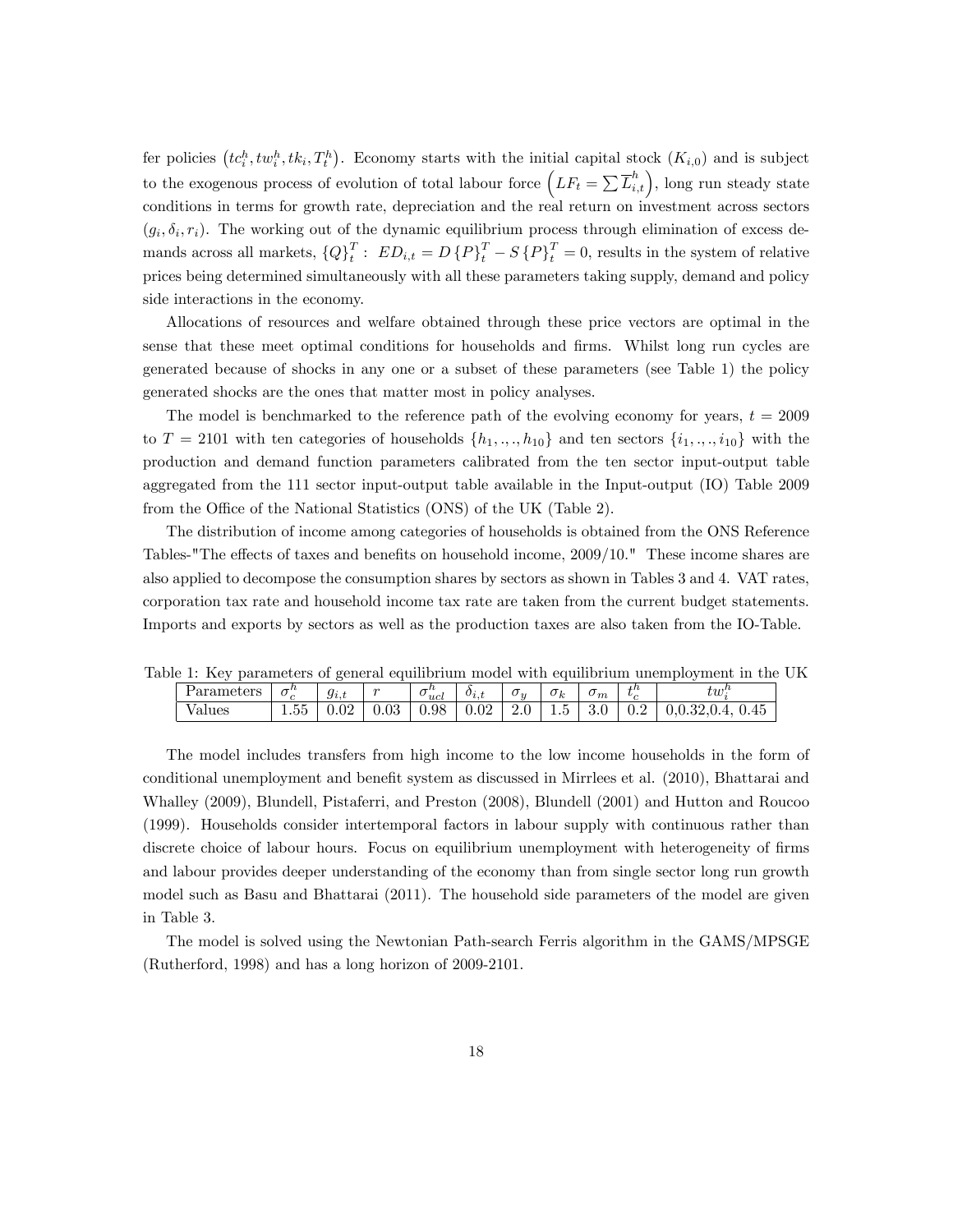|                                                                                                                         | Agri                                                                                   | Prod   | $_{\rm Constr}$ | Dist   | Infcom | Finns  | Rlest  | Prfspp | Ghlthed | Othrsrv |
|-------------------------------------------------------------------------------------------------------------------------|----------------------------------------------------------------------------------------|--------|-----------------|--------|--------|--------|--------|--------|---------|---------|
| Agri                                                                                                                    | 0.0589                                                                                 | 0.0109 | 0.0011          | 0.0056 | 0.0001 | 0.0000 | 0.0000 | 0.0001 | 0.0002  | 0.0002  |
| Prod                                                                                                                    | 0.0199                                                                                 | 0.2490 | 0.1577          | 0.2319 | 0.0787 | 0.0272 | 0.0035 | 0.0351 | 0.1549  | 0.0825  |
| Constr                                                                                                                  | 0.0117                                                                                 | 0.0040 | 0.2583          | 0.0456 | 0.0099 | 0.0195 | 0.0550 | 0.0062 | 0.0147  | 0.0097  |
| Dist                                                                                                                    | 0.0268                                                                                 | 0.0147 | 0.0156          | 0.2111 | 0.0245 | 0.0606 | 0.0039 | 0.0270 | 0.0316  | 0.0229  |
| Infcom                                                                                                                  | 0.0062                                                                                 | 0.0054 | 0.0065          | 0.0638 | 0.0953 | 0.0596 | 0.0071 | 0.0295 | 0.0216  | 0.0431  |
| Finins                                                                                                                  | 0.0237                                                                                 | 0.0127 | 0.0197          | 0.0392 | 0.0164 | 0.0940 | 0.0251 | 0.0176 | 0.0148  | 0.0152  |
| Rlest                                                                                                                   | 0.0523<br>0.0051<br>0.0038<br>0.0013<br>0.0089<br>0.0070<br>0.0178<br>0.0064<br>0.0117 |        |                 |        |        |        |        | 0.0089 |         |         |
| Prfspp                                                                                                                  | 0.0217                                                                                 | 0.0215 | 0.0757          | 0.1525 | 0.1190 | 0.1213 | 0.0256 | 0.2286 | 0.0722  | 0.1553  |
| Ghlthed                                                                                                                 | 0.0009<br>0.0021<br>0.0068<br>0.0184<br>0.0067<br>0.0116<br>0.0190<br>0.0270<br>0.1051 |        |                 |        |        |        |        |        | 0.0097  |         |
| 0.0021<br>0.0060<br>Othrsrv<br>0.0008<br>0.0005<br>0.0186<br>0.0043<br>0.0003<br>0.0066<br>0.0106                       |                                                                                        |        |                 |        |        |        |        |        | 0.0820  |         |
| Ten sectors: Agri (Agriculture), prof (Production), Constr (Construction), Infcom (Information and communication),      |                                                                                        |        |                 |        |        |        |        |        |         |         |
| Finins (Finance and insurance), Rlest (Real estate), Prfspp (Professional and support activities), Dist (Distribution), |                                                                                        |        |                 |        |        |        |        |        |         |         |
| Ghlthed (Government, Health and Education), Othrsrv (Other Services) ; Data source ONS. UK,                             |                                                                                        |        |                 |        |        |        |        |        |         |         |

Table 2: Input-output coefficient matrix of UK, 2009 (based on the IO Table from the ONS)

### 5 Analysis of Results of EU Dynamic CGE Model

Policy experiments are conducted once the model is calibrated to the reference benchmark path up to 2100 starting from 2009, which assumes that the tax structure of 2009 continues over the model horizon. Then the tax reform scenarios are based on the reforms on the tax-transfer system after 2009 including 1) zero tax rate on income of households in the bottom decile, reduction of income tax rate to 45 percent for the households in top decile and 32 percent income tax rate for households in the middle income group (Table 3). It also includes transfers to household deciles as existed in 2011. 2) the corporate tax to 22 percent and the value added tax (VAT) increased from 17.5 percent to 20 percent; 3) production taxes on capital and labour input use are derived from production taxes and subsidies  $(\tau_s)$  and margins  $(\frac{MR}{Y})$  entries of the input-output table from the ONS as given in Tables 4.

Model solutions provide a perspective on the evolution of the economy for the entire model horizon and can be seen as capturing both cycles and growth effects in the medium term  $(5-10)$ years) and longer terms (50 to 100 years). They are used to form scenarios of fiscal policies or to assess the robustness of the elasticities in consumption and production that reflect the reactions from the private sector to the shocks either from policy initiatives or from the technology. What happens to the economy if system of vacancies and job matching process becomes more efficient? Which of the several taxes is more efficient or which set of policy alternatives is better for the higher level of utilities and lifetime income of the households and for the growth of the economy? How does the equilibrium unemployment evolve under the current system and how does it compare to the counter-factual scenarios? How does the distribution of income evolve over time? How sensitive are the model solutions to the set of intertemporal substitution elasticities between consumption and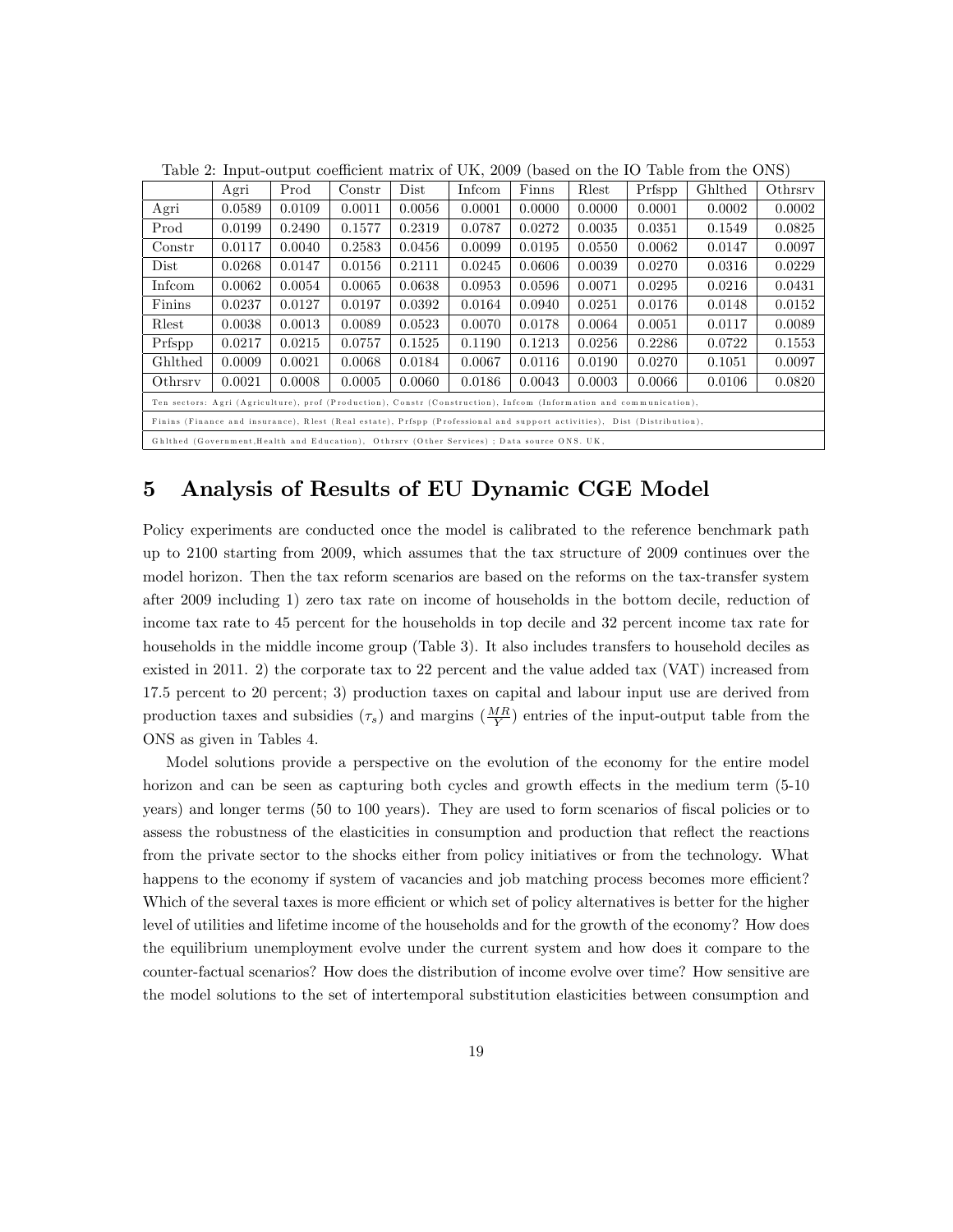|                                                                       | Income share                              | Consumption share | Income tax rate |  |  |  |  |  |
|-----------------------------------------------------------------------|-------------------------------------------|-------------------|-----------------|--|--|--|--|--|
| Deciles                                                               | $\theta^h$                                | $\delta^h$        | $tw_i^h$        |  |  |  |  |  |
| $h_1$                                                                 | 0.0281                                    | 0.0627            | 0.0             |  |  |  |  |  |
| $h_2$                                                                 | 0.0433                                    | 0.0552            | 0.32            |  |  |  |  |  |
| $h_3$                                                                 | 0.0551                                    | 0.0624            | 0.32            |  |  |  |  |  |
| $h_4$                                                                 | 0.0669                                    | 0.0850            | 0.32            |  |  |  |  |  |
| $h_5$                                                                 | 0.0789                                    | 0.0966            | 0.32            |  |  |  |  |  |
| $h_{\rm 6}$                                                           | 0.0908                                    | 0.1067            | 0.32            |  |  |  |  |  |
| $h_7$                                                                 | 0.1081                                    | 0.1078            | 0.32            |  |  |  |  |  |
| $h_8$                                                                 | 0.1276                                    | 0.1323            | 0.32            |  |  |  |  |  |
| $h_9$                                                                 | 0.1521                                    | 0.1409            | 0.40            |  |  |  |  |  |
| $h_{10}$                                                              | 0.2493                                    | 0.1945            | 0.45            |  |  |  |  |  |
| Note: The lowest $(h_1)$ to the highest income $(h_{10})$ categories. |                                           |                   |                 |  |  |  |  |  |
|                                                                       | Household categories: Data source ONS. UK |                   |                 |  |  |  |  |  |

Table 3: Benchmark income and expenditure shares and income tax rates for households, 2009

leisure or to the intra-temporal elasticities of substitution in consumption, production and trade? For above reasons this dynamic general equilibrium process contains very realistic micro-foundation to macro level policy analysis than is common in the DSGE models.

Only a few selective model scenarios are discussed below and details of model solutions are available upon request. In a nutshell the main results of this model could be summarised as follows:

1. The level of utility for each household h rises over the model horizon, i.e.  $U_1^h < U_2^h < \ldots < U_T^h$ . Whilst the levels of utilities of all households rises over time, the utility of richer households rises faster than that of the poorer households as shown in the Figure 7. The impacts of redistributive tax-transfer policies are clear as shown by the lifetime income distribution among households, generating overall gini coefficient of 30.7 percent in counter factual. Changes in income and position of households in deciles in counterfactual are illustrated in Figures 8 and 10. The overall welfare index in the counter-factual scenarios declines relative to its benchmark values because of distortions (Fig. 9).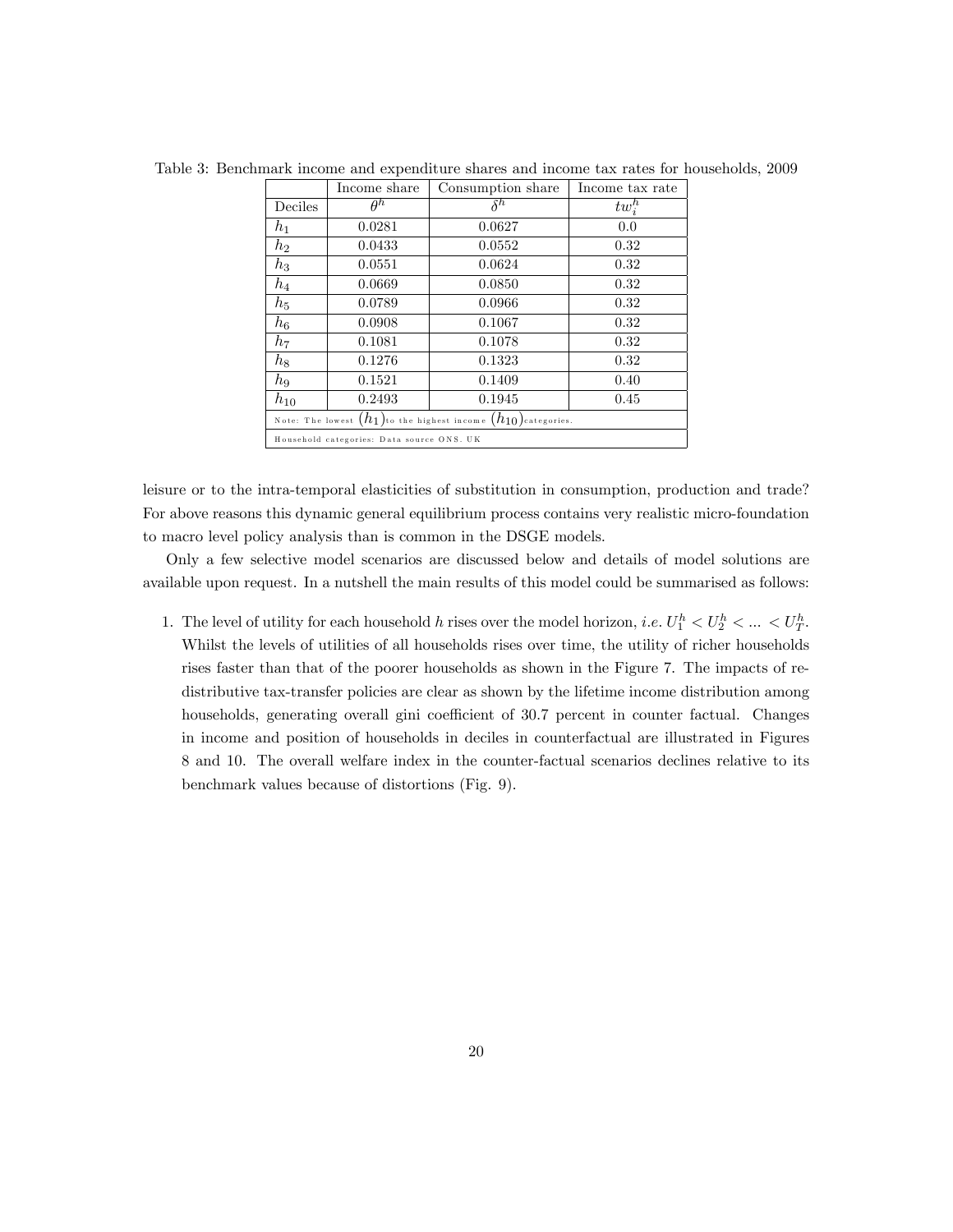Table 4: Benchmark production tax-subsidy rate, shares of labour and capital income, imports and margins in total output and sectoral shares of output

|                                                                                     | ΜМ<br>M R<br>rK<br>wL<br>$\frac{Y_i}{V}$<br>$\tau_s$<br>$\overline{\mathbf{v}}$<br>$\overline{\mathbf{v}}$              |                                                   |                                      |  |  |  |  |  |  |
|-------------------------------------------------------------------------------------|-------------------------------------------------------------------------------------------------------------------------|---------------------------------------------------|--------------------------------------|--|--|--|--|--|--|
| Agri                                                                                | $-0.0900$                                                                                                               | 0.0932                                            | 0.2175<br>0.2506<br>0.0116<br>0.1463 |  |  |  |  |  |  |
| $\rm Prod$<br>0.2701<br>0.0035<br>0.0934<br>0.0656<br>0.2449<br>0.3694              |                                                                                                                         |                                                   |                                      |  |  |  |  |  |  |
| 0.0037<br>0.2129<br>0.1771<br>0.0063<br>0.0491<br>0.0705<br>$_{\rm Constr}$         |                                                                                                                         |                                                   |                                      |  |  |  |  |  |  |
| Dist                                                                                | 0.0915<br>0.5599<br>0.2203<br>0.1028<br>0.0348<br>$-0.7443$<br>0.1724<br>0.0066<br>0.0755<br>0.0833<br>0.0527<br>0.2861 |                                                   |                                      |  |  |  |  |  |  |
| Infcom                                                                              |                                                                                                                         |                                                   |                                      |  |  |  |  |  |  |
| Finins                                                                              | 0.0116                                                                                                                  | 0.2576<br>0.3054<br>0.0535<br>$-0.0441$<br>0.0701 |                                      |  |  |  |  |  |  |
| 0.4741<br>0.1137<br>$-0.0030$<br>0.0383<br>0.0051<br>0.0564<br>Rlest                |                                                                                                                         |                                                   |                                      |  |  |  |  |  |  |
| 0.0034<br>0.1008<br>0.0737<br>0.1066<br>0.2849<br>0.1543<br>Prfspp                  |                                                                                                                         |                                                   |                                      |  |  |  |  |  |  |
| Ghlthed                                                                             | 0.0710<br>0.0048<br>0.0060<br>0.1456<br>0.0008<br>0.4801                                                                |                                                   |                                      |  |  |  |  |  |  |
| 0.0710<br>$-0.0177$<br>0.0144<br>0.3653<br>0.1373<br>0.0256<br>Othrsry              |                                                                                                                         |                                                   |                                      |  |  |  |  |  |  |
| Note: $\tau_s$ : tax and subsidy in production $\frac{wL}{V}$ .                     |                                                                                                                         |                                                   |                                      |  |  |  |  |  |  |
| MМ<br>rК<br>labour share $\frac{1}{V}$ capital share $\frac{1}{V}$ import GDP ratio |                                                                                                                         |                                                   |                                      |  |  |  |  |  |  |
| $_{MR}$<br>ratio of trade and transport margin to GDP:                              |                                                                                                                         |                                                   |                                      |  |  |  |  |  |  |
| $\frac{1}{\sqrt{2}}$ :sectoral output shares. Data source ONS. UK                   |                                                                                                                         |                                                   |                                      |  |  |  |  |  |  |

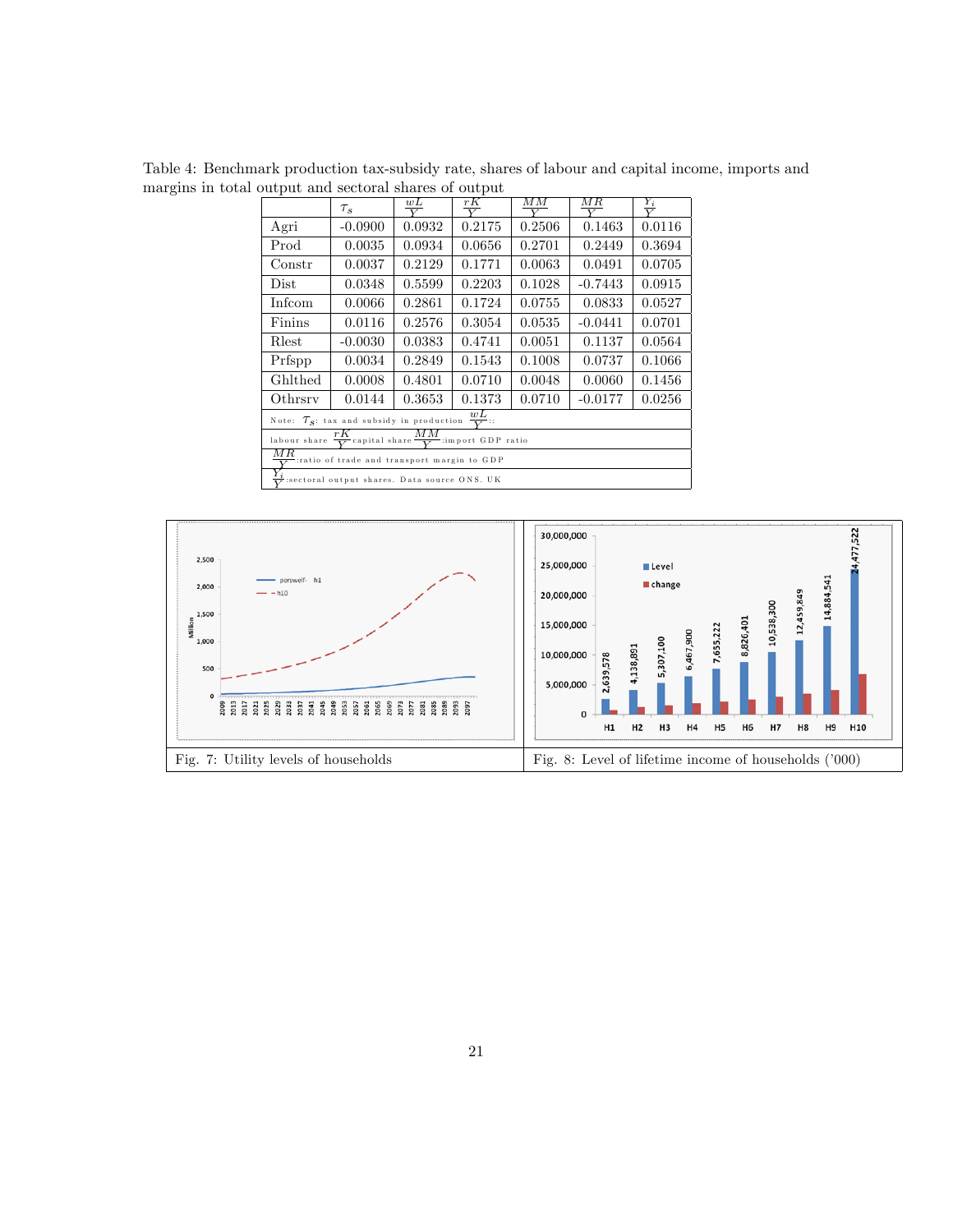

2. The level of GDP rises steadily as a result of the steady increase in the labour supply and capital stock (Fig. 11-13), as does the aggregate consumption of households (Fig. 14). However it was noticed that the current reforms slightly distort the economy causing the counter factual levels to be lower than in the benchmark reference path.



Fig. 11: Evolution of demand for labour Fig. 12: Evolution of GDP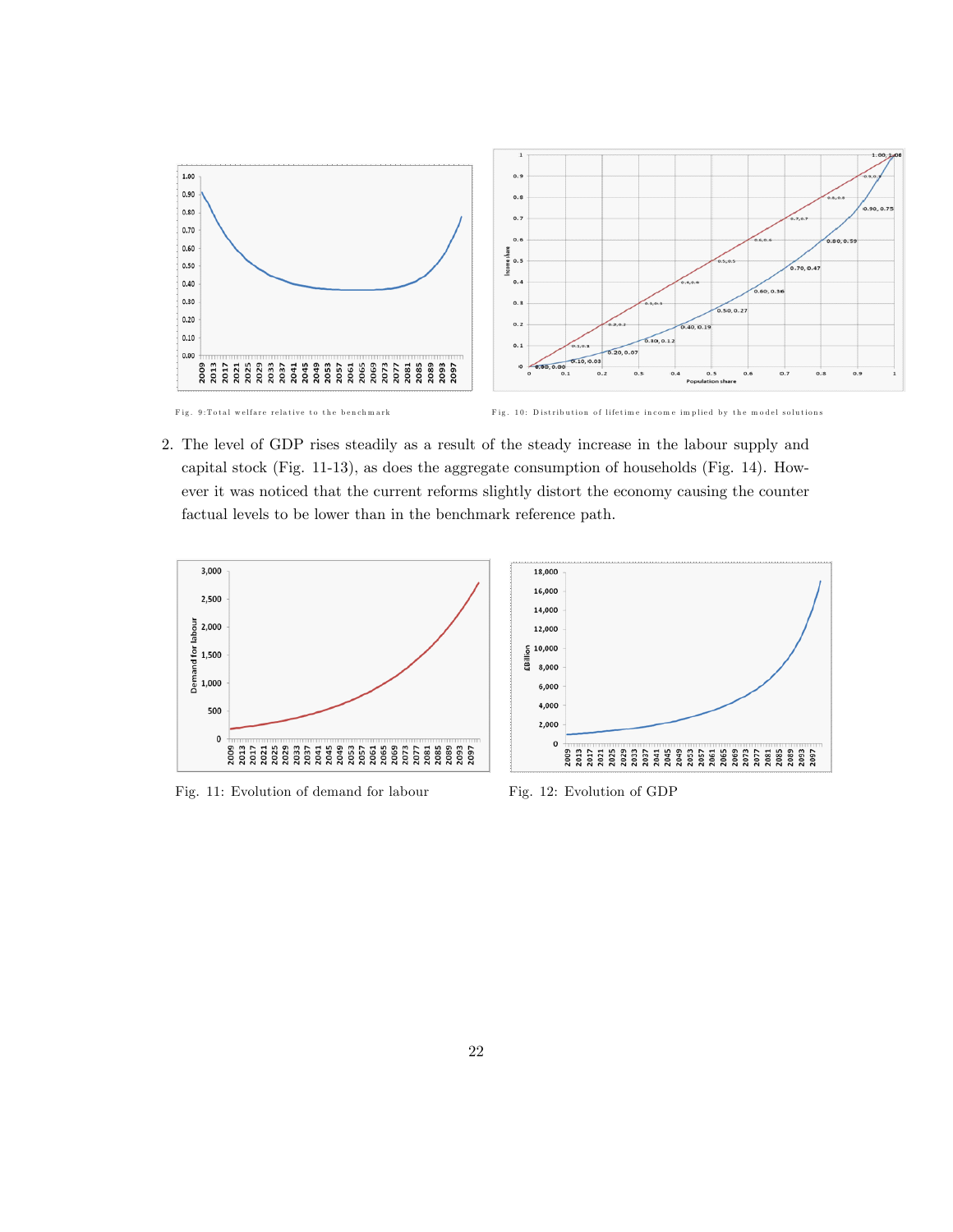



Fig. 13: Evolution of capital stock Fig. 14: Evolution of total private consumption

3. The public transfer programme requires revenue to be higher than public spending (Fig. 15). However, higher taxes result in the higher prices of goods and services (Fig. 16). The general price index rises for the economy (Fig. 17). These distortionary taxes raise the cost of production and lower the level of output in all 10 sectors, with the construction sector being hardest hit in this process. While maintaining transfer requires revenue to be higher than public spending it has negative impacts on prices and output. As discussed in the literature [Mirrlees et al. (2010), Bhattarai and Whalley (2009) and Blundell et al.(2008)], the economic costs of transfer programmes are very high.

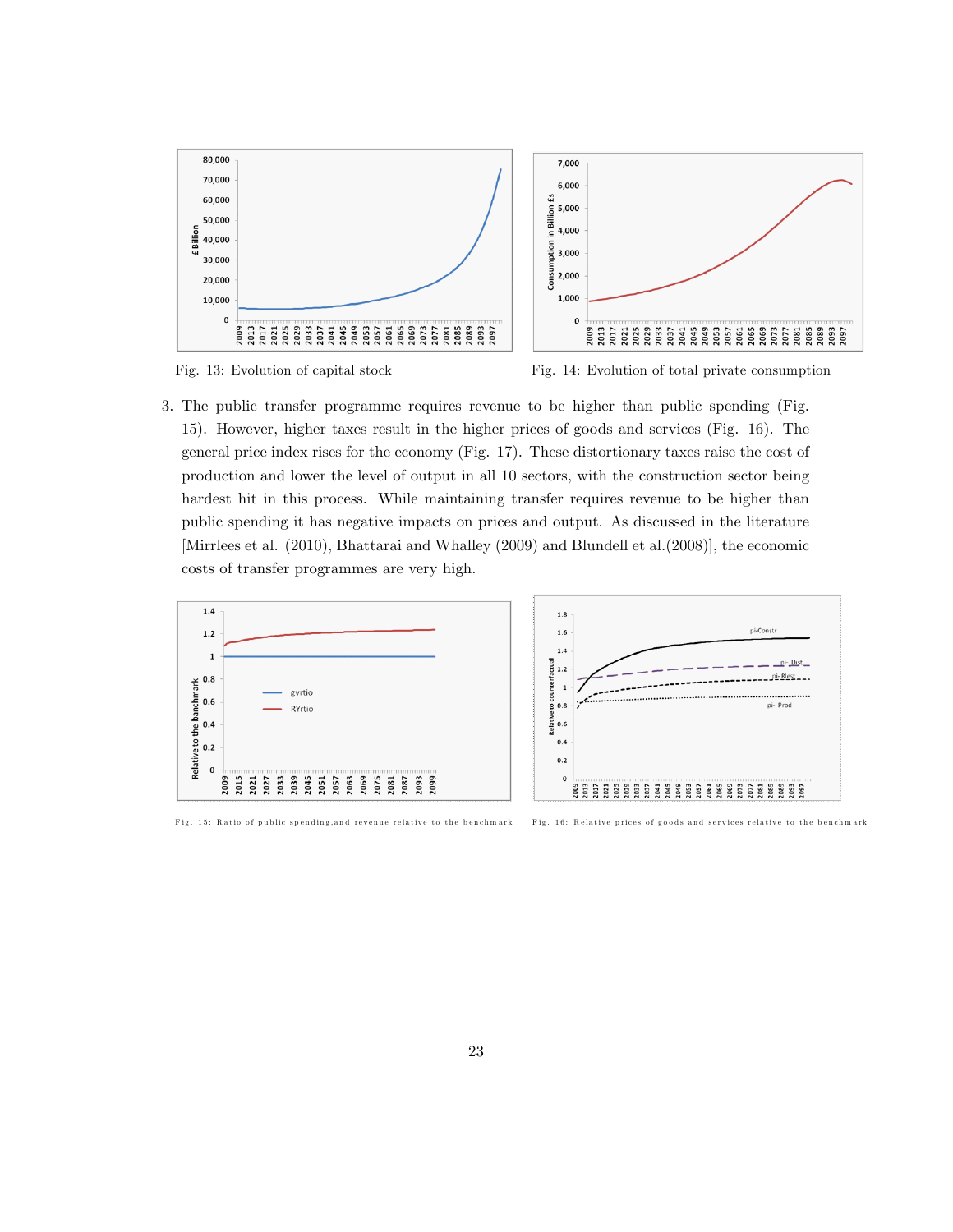

Fig. 17: Price index under reform relative to the benchmark Fig. 18: Capital stock in counterfactual relative to the benchmark

4. The impact of the tax reforms on equilibrium unemployment are very small if the matching technology works well in the system (Fig. 21). Better information technology can make matching smoother so that number of matches increase according to number of vacancies and unemployment in the system. If such process could work in the economy the issue of equilibrium unemployment does not seem to matter much in the long run for the long run growth. Intertemporal choice between labour-leisure and consumption, and saving and investment, as well as the technological advancements are more important factors driving the long run growth of the production sectors and the economy. The evolution of matching and unemployment levels resulting from the complex mechanism of demand and supply processes in the economy are shown in Figures 19 and 20. Active policies for job search and matching result in lower equilibrium unemployment rate the matching ratio in the counter factual (Fig. 21) but there are áuctuations in the matching ratios because of cyclical factors in the economy (Fig. 22). Model results summarised in Ögures 23 and 24 show that education, health, government and professional services will contribute significantly to employment creation in coming years.



Fig. 19: Equilibrium matching of jobs Fig. 20: Numbers unemployed in equilibrium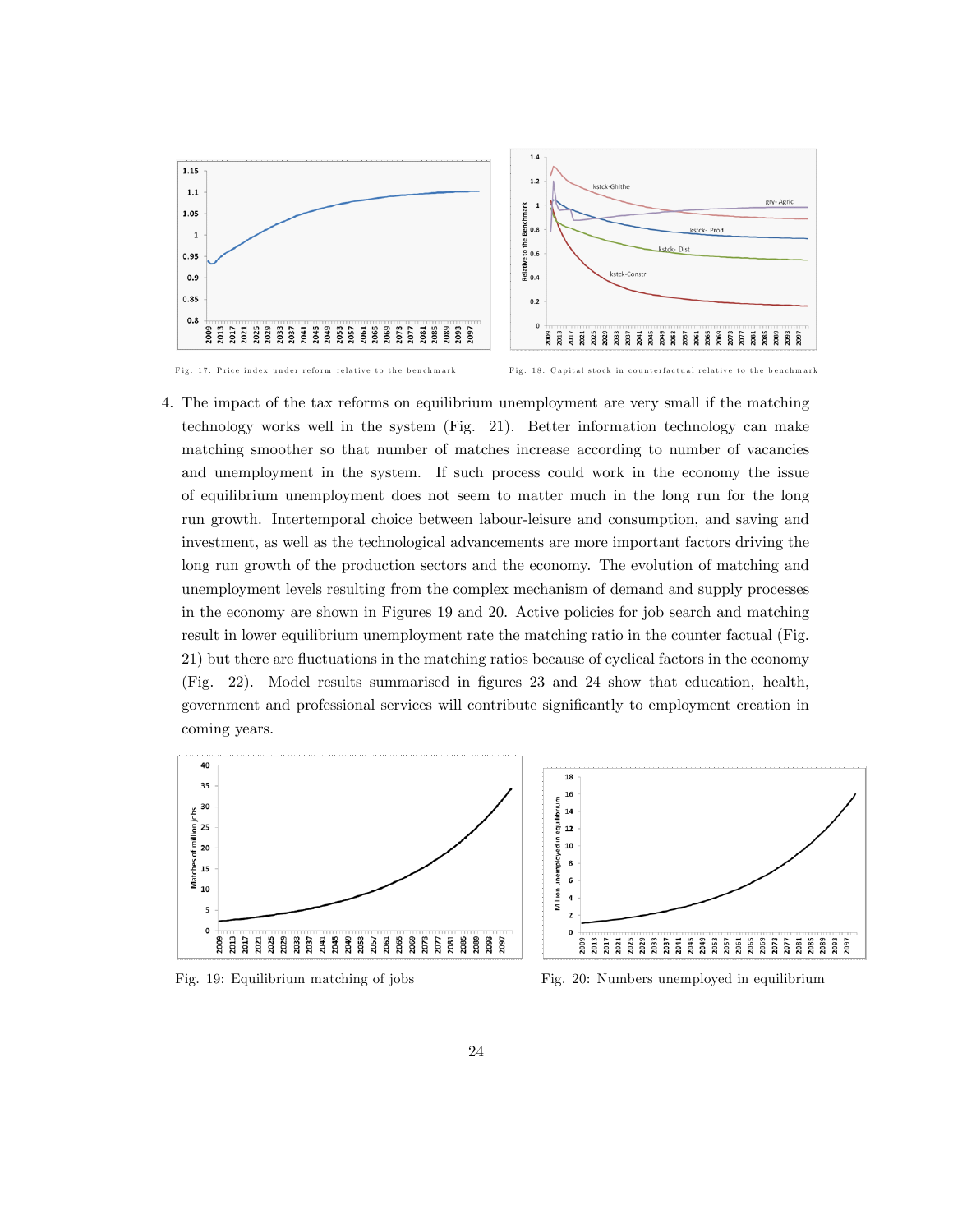



5. Long run business cycles caused by policy changes are represented in Figures 25-28. It is obvious that more shocks to model parameters, listed in Tables 1, 2, 3 and 4 in line of the DSGE models, will bring more of these cycles in output, consumption, labour supply and welfare and in patterns of income distribution. In our view the DSGE literature needs to move towards introducing heterogeneity among households and firms as in this paper to be more realistic in reflecting economic activity as a whole.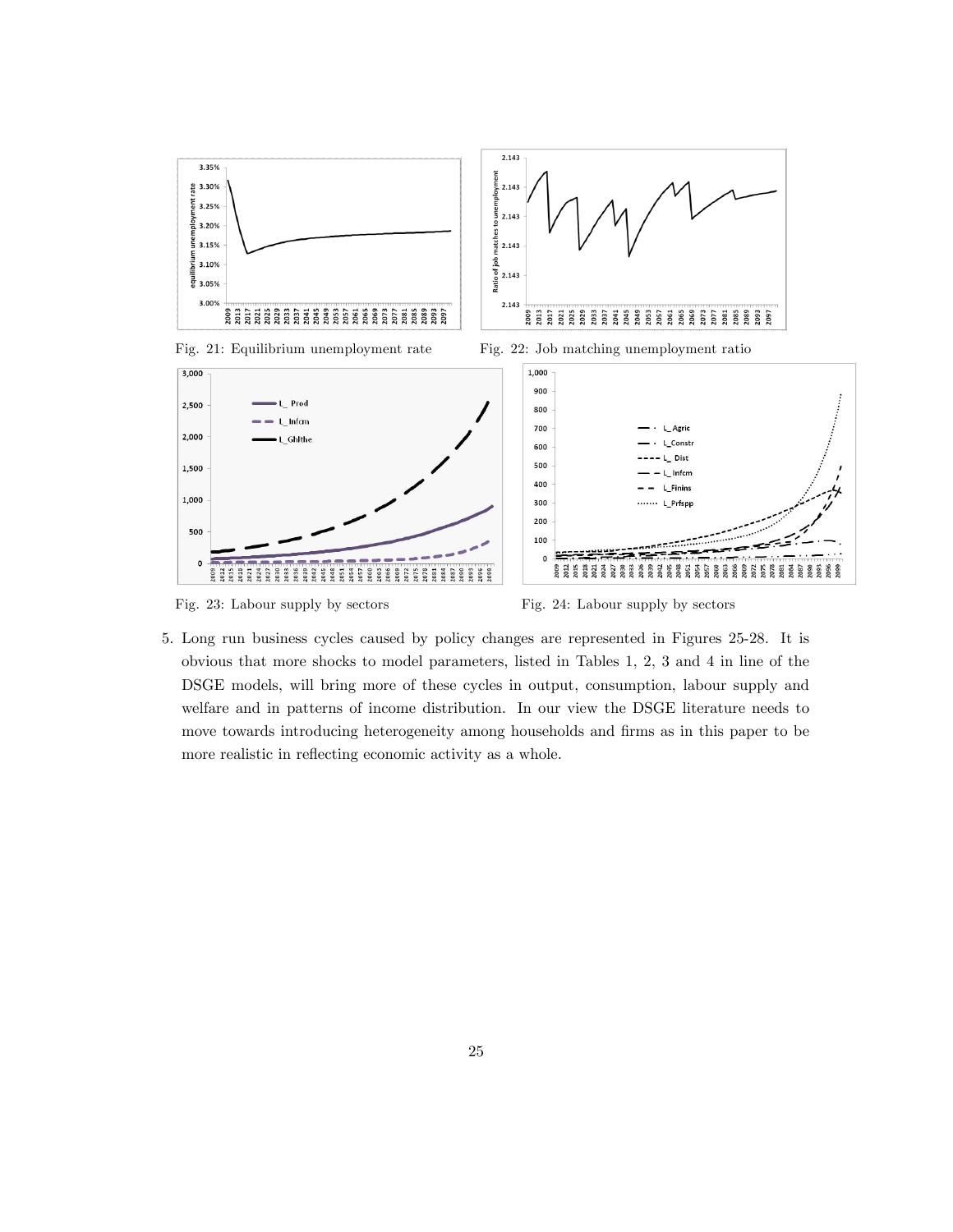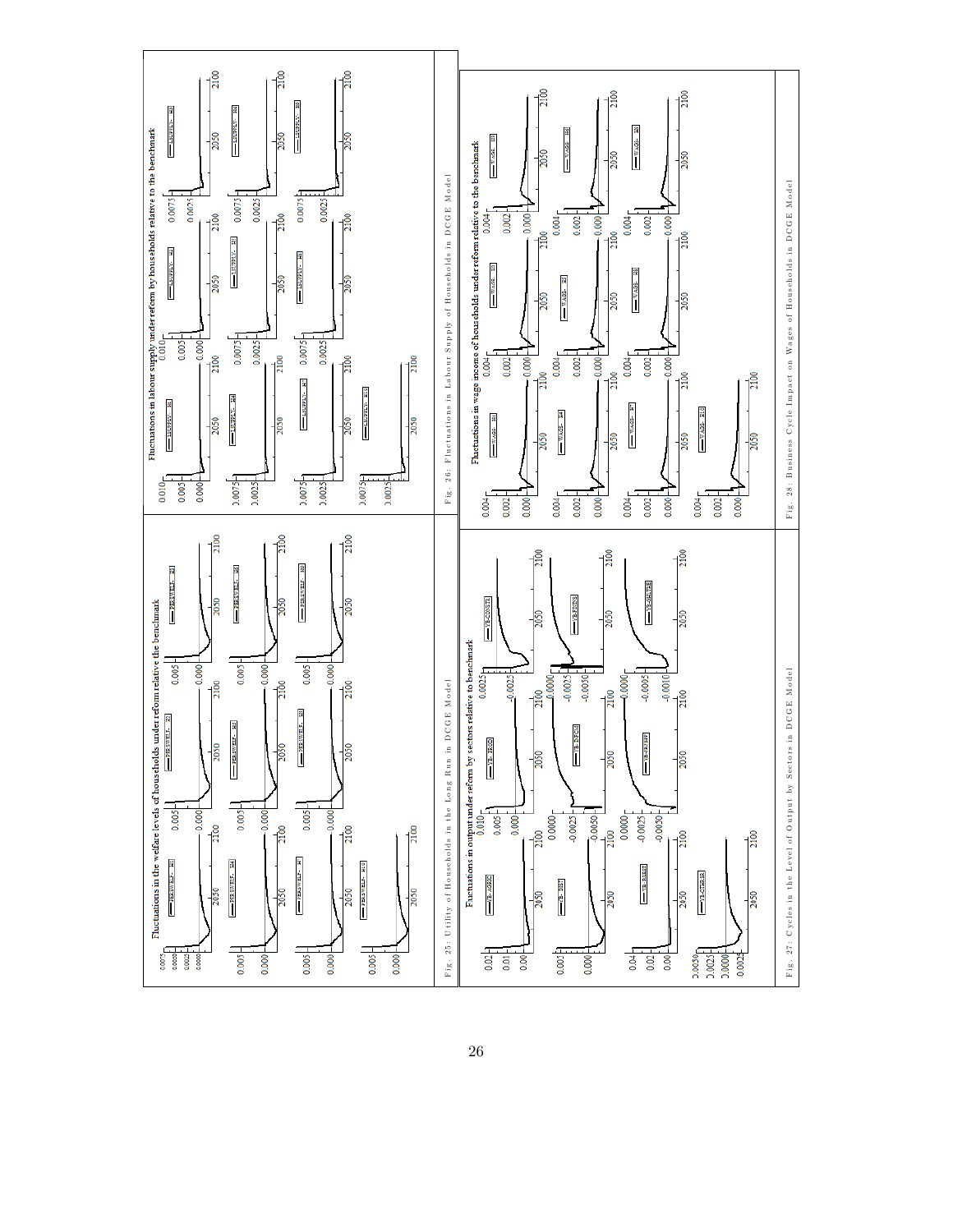The above results are indicative of the model solutions. Flexibility of goods and factor markets as reflected in the intra-temporal and inter-temporal elasticities of substitution are very important determinants for the time paths of variables. Knock-on effects of changes in one part of the system can have very extensive impacts in others. Great care is necessary using economic theories in setting up policies and in calibrating/choosing parameters before computing the model and interpreting the model solutions.

### 6 Conclusion

An attempt is made to incorporate the Pissarides (1979, 2011) and Mortensen and Pissarides (1994) type of equilibrium unemployment into a computable dynamic general equilibrium model to evaluate the impact of matching technology in the long-run growth and level of utilities and lifetime income of households in the UK economy. Dynamic interactions among heterogenous consumers and producers generate interesting results. Utility of all households increase over time as levels of output, capital stock and labour supply rise over time. The model reproduces income distribution patterns and the Gini coefficients as one would expect from the analysis of the real data. Taxes create distortions and raise the prices of commodities in all sectors when taxes and transfers rise relative to the benchmark. The price index rises steadily, economy becomes more expensive, costs of production rise and output falls steadily relative to that in the benchmark economy in almost all sectors of the economy. The level of equilibrium unemployment rises but the job matching increases at a faster space in the policy reform scenario causing equilibrium unemployment to decline. Better matching technology lowers the rate of equilibrium unemployment rate as vacancies are filled more efficiently. Long run growth and redistribution are more sensitive to flexibility of markets as reflected in the intertemporal elasticity of substitution between leisure and consumption and substitutability of commodities in consumption and between capital and labour in production across sectors. More efficient matching technology improves efficiency in consumption and production, enhances growth and raises effectiveness in achieving the equity and growth objectives of the tax and transfer system existing in the UK. This is the first paper that includes the search and matching model and equilibrium unemployment with heterogenous households and firms explicitly in this way in a dynamic computable general equilibrium model with taxes for the UK economy.

## References

[1] Arrow, K.J. and G. Debreu (1954) Existence of an Equilibrium for a Competitive Economy Econometrica 22, 265-90.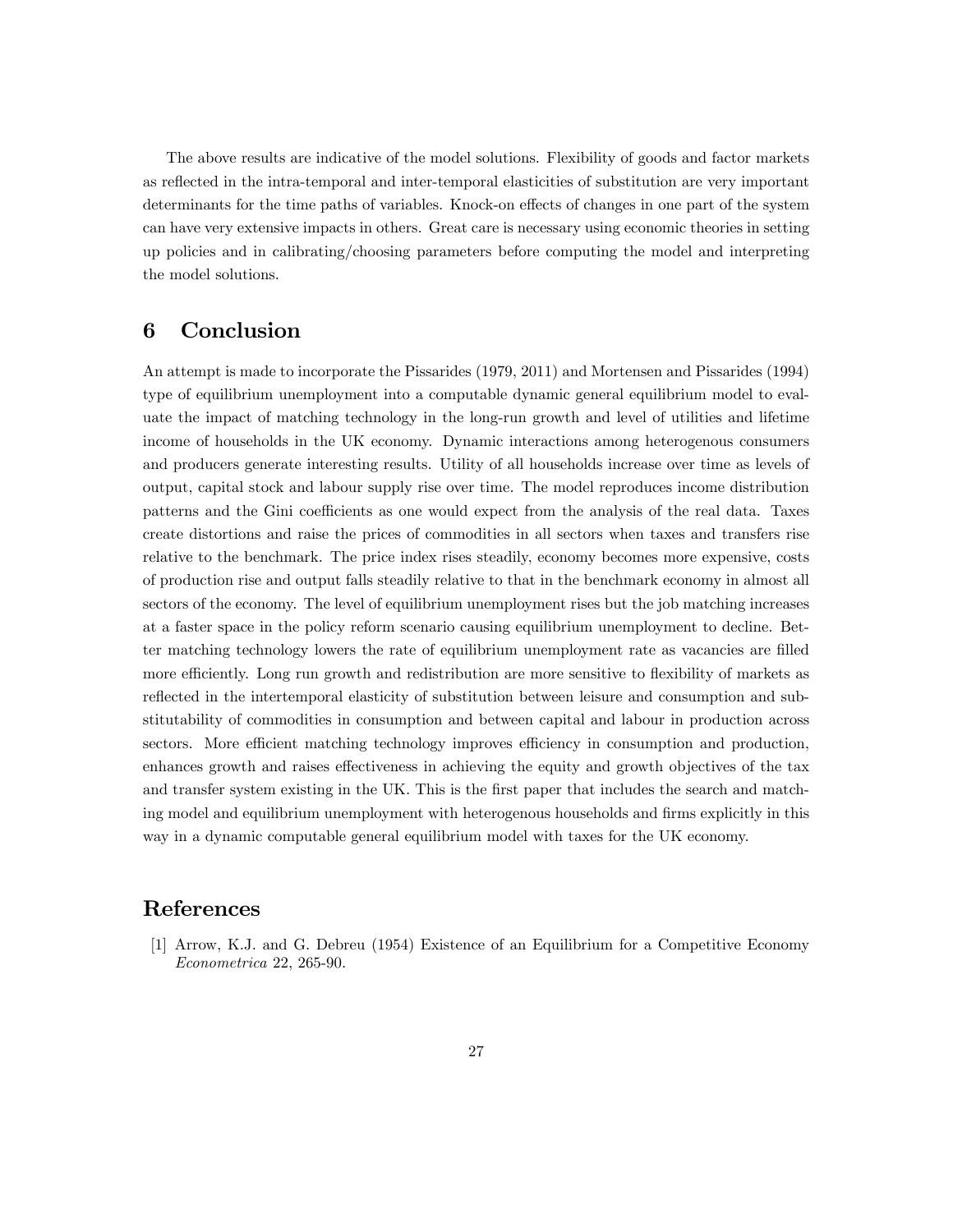- [2] Basu, P. and K. Bhattarai (2012) Cognitive Skills, Openness and Growth. Economic Record, 88:280:18-38.
- [3] Bhattarai K.(2007a) General Equilibrium with Unemployment: Theory and Applications, mimeo, University of Hull.
- [4] Bhattarai K.(2007b) Welfare Impacts of Equal-Yield Tax Experiment in the UK Economy, Applied Economics, 39(10-12): 1545-1563.
- [5] Bhattarai K and J. Whalley (2009) Redistribution Effects of Transfers, *Economica* 76:3:413-431 July.
- [6] Blanchard O. J., P. Diamond, R.E. Hall and J. Yellen (1989) The Beveridge Curve, Brookings Papers on Economic Activity, 1989:1:1-76.
- [7] Blanchflower D.G and A. Oswald (1994) Estimating A Wage Curve for Britain, 1973-90, *Eco*nomic Journal, 1025-1043.
- [8] Blundell R, L.Pistaferri, and I. Preston (2008) Consumption Inequality and Partial Insurance, American Economic Review, 98:5, 1887-1921
- [9] Blundell, R. (2001). Welfare reform for low income workers, Oxford Economic Papers,  $53(2):189-214.$
- [10] Calvo G. (1979) Quasi-Walrasian Theories of Unemployment, Americal Economic Review: Proceedings, 69:2:102-107
- [11] Campolmi A. and E. Faia (2011) Labor market institutions and ináation volatility in the euro area,Journal of Economic Dynamics and Control, 35, 5, 793-812
- [12] Chesher A. and T. Lancaster (1983) The Estimation of Models of Labour Market Behaviour, Review of Economic Studies, 50, 4., Oct., 609-624.
- [13] Diamond P. A. and E. Maskin (1979) An Equilibrium Analysis of Search and Breach of Contract, I: Steady States, Bell Journal of Economics, 10,1, 282-316.
- [14] Dixon H. and N. Rankin (1994) Imperfect Competition and Macroeconomics: A Survey, Oxford Economic Papers, 46:2:171-1999.
- [15] Driffill J. and C. Schultz (1992) Wage Setting and Stabilization Policy in a Game with Renegotiation, Oxford Economic Papers, 44, 3, 440-459.
- [16] Faccini. R, S. Millard and F. Zanetti (2013) Wage rigidities in an estimated dynamic stochastic general equilibrium model of the UK labour market, Manchester School, 81, 66-99.
- [17] Gertler, M. and Trigari, A. (2009), Unemployment áuctuations with staggered Nash bargaining, Journal of Political Economy, 117(1), 38-86
- [18] Hall R E. (2003) Modern Theory of Unemployment Fluctuations: Empirics and Policy Applications, American Economic Review, 93:3:145-150.
- [19] Hicks , J. R. (1939) Value and Capital: An inquiry into some fundamental principles of economic theory, English Language Book Society, London.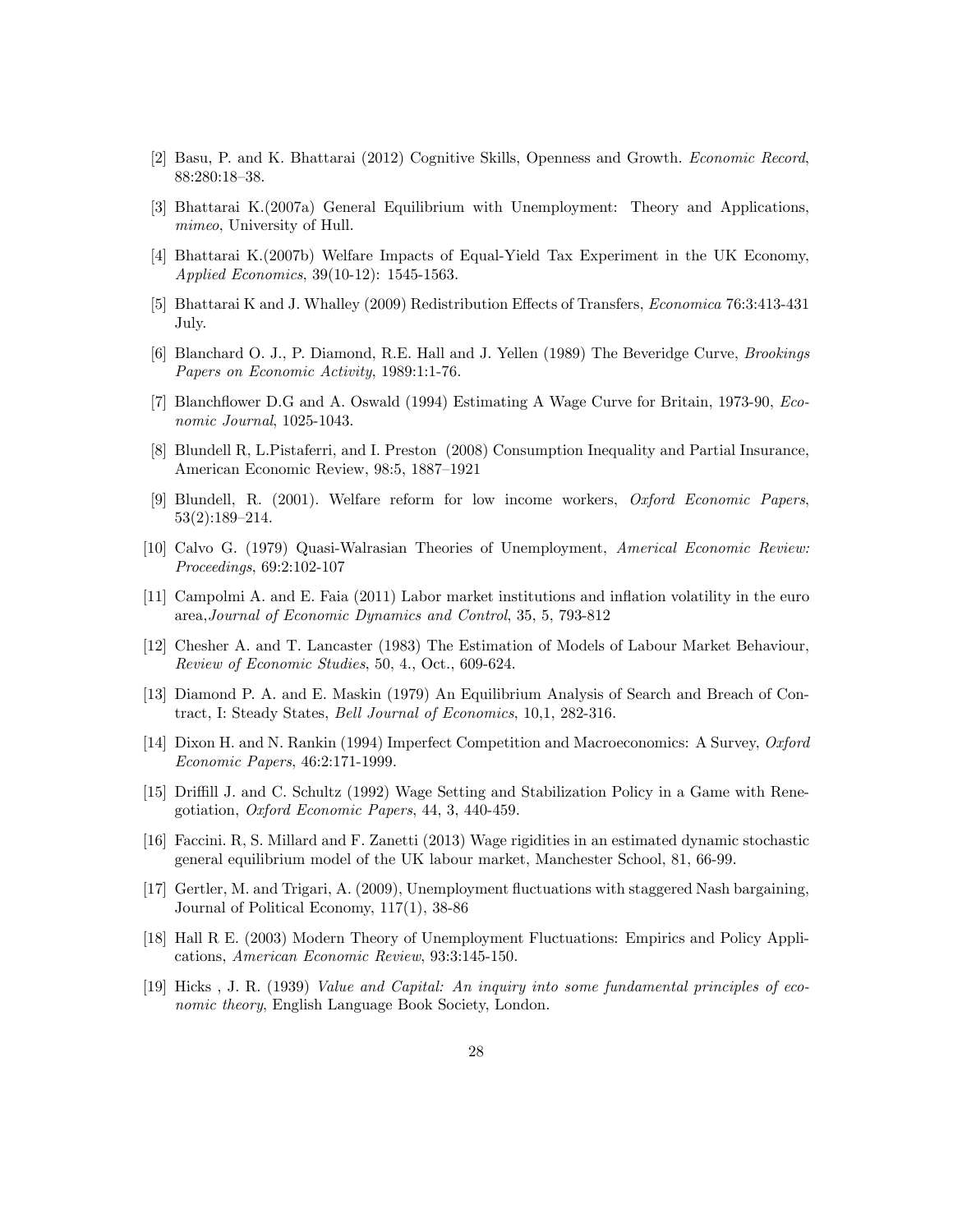- [20] Hutton J. and Roucco A. (1999) Tax Reform and Employment in Europe, International Tax and Public Finance, 6(3), 263-287
- [21] Krause, M, Lopez-Salido, D. J. and Lubik, T. A. (2008a), 'Inflation dynamics with search frictions: a structural econometric analysis', Journal of Monetary Economics,  $55(5)$ ,  $892-916$ .
- [22] Lancaster T. (1979) Econometric Methods for Duration of Unemployment, Econometrica, 47:4:939-56.
- [23] Layard R. and S. Nickell (1990) Is Unemployment Lower if Unions Bargain Over Employment?, Quarterly Journal of Economics, 3, 773-87.
- [24] Ljungqvist L. and T. J. Sargent (2008) Two Questions about European Unemployment, Econo $metrica, 76, 1, 1-29$ .
- [25] Lockwood B. and A. Manning (1989) Dynamic Wage-Employment Bargaining with Employment Adjustment Costs, Economic Journal, 99:398:1143-1158.
- [26] Mercenier, J. and M. Philippe (1994) Discrete-Time Finite Horizon Approximation of Infinite Horizon Optimization Problems with Steady-State Invariance, Econometrica, 62:3: 635-656.
- [27] Merz M. (1995) Search in the labor market and the real business cycle, Journal of Monetary Economics, 36, 2, 269-300.
- [28] Michaillat P. (2012) Do Matching Frictions Explain Unemployment? Not in Bad Times, American Economic Review,  $102(4)$ : 1721–1750
- [29] Mirrlees J. and editors (2010) Dimensions of tax design: the Mirrlees review, Oxford: Oxford University Press.
- [30] Mortensen D. T. and C. A. Pissarides (1994) Job Creation and Job Destruction in the Theory of Unemployment, Review of Economic Studies, 61:3:397-415.
- [31] Nash J. (1953) Two person cooperative games, Econometrica, 21:1:128-140.
- [32] Nickell S. (1982) The Determinants of Equilibrium Unemployment in Britain, Economics Journal, 92:367:555-575.
- [33] Petrongolo, B. and C. A. Pissarides (2008) The Ins and Outs of European Unemployment, American Economic Review,  $98(2)$ :  $256-62$
- [34] Pissarides, C. A. (2013) Unemployment in the Great Recession, Economica, 80:  $385-403$
- [35] Pissarides, C. A. (2011) Equilibrium in the Labor Market with Search Frictions, American Economic Review, 101(4): 1092-1105.
- [36] Pissarides C. A. (1985)Taxes, Subsidies and Equilibrium Unemployment, Review of Economic Studies, 52,1, 121-133
- [37] Pissarides C. A. (1979) Job Matchings with State Employment Agencies and Random Search, Economic Journal, 89,356, Dec., 818-833.
- [38] Rutherford, T.F. (1998) MPSGE Guide, GAMS Development Corporation, Washington DC.